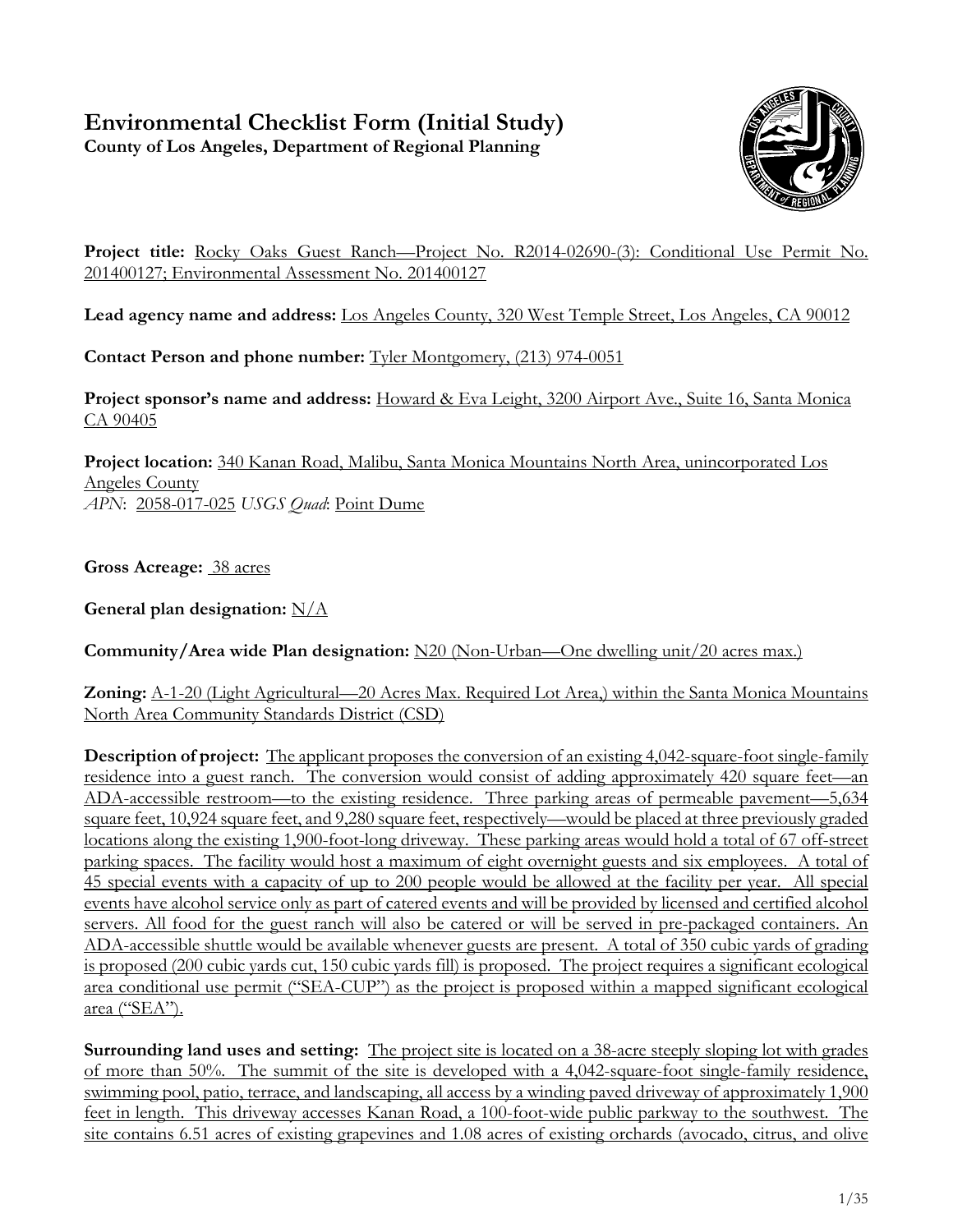trees). The remainder of the project site consists of rocky outcrops, shrubs, and grasses, some of which have been affected by fuel modification for the existing residence. There are also three graded pads along the length of the driveway, where the new parking areas are proposed. The subject property is surrounded by open space to the east and west, single-family residences and vacant land to the north, and single-family and equestrian uses to the south. The project site is located within a designated SEA.

#### **Have California Native American tribes traditionally and culturally affiliated with the project area requested consultation pursuant to Public Resources Code § 21080.3.1? If so, is there a plan for consultation that includes, for example, the determination of significance of impacts to tribal cultural resources, procedures regarding confidentiality, etc.?**

The Gabrieleno-Tongva Tribe (Gabrieleno Band of Mission Indians) has received consultation on this project per the requirements of AB 52. Any plan for determining the impacts to tribal cultural resources shall be based on the response to this consultation.

#### **Other public agencies whose approval may be required (e.g., permits, financing approval, or participation agreement):**

| Public Agency                        | <i>Approval</i> Required              |
|--------------------------------------|---------------------------------------|
| <u>Dept. of Public Works</u>         | <u>Building &amp; grading permits</u> |
| <u>California Dept. of Alcoholic</u> | <u>Liquor license</u>                 |

#### **Major projects in the area:**

*Beverage Control*

| .<br>Project/Case No. | Description and Status                                        |
|-----------------------|---------------------------------------------------------------|
| R2004-00178 /         | Approved $01/04/06$ for the existing single-family residence. |
| RPP 200600006         |                                                               |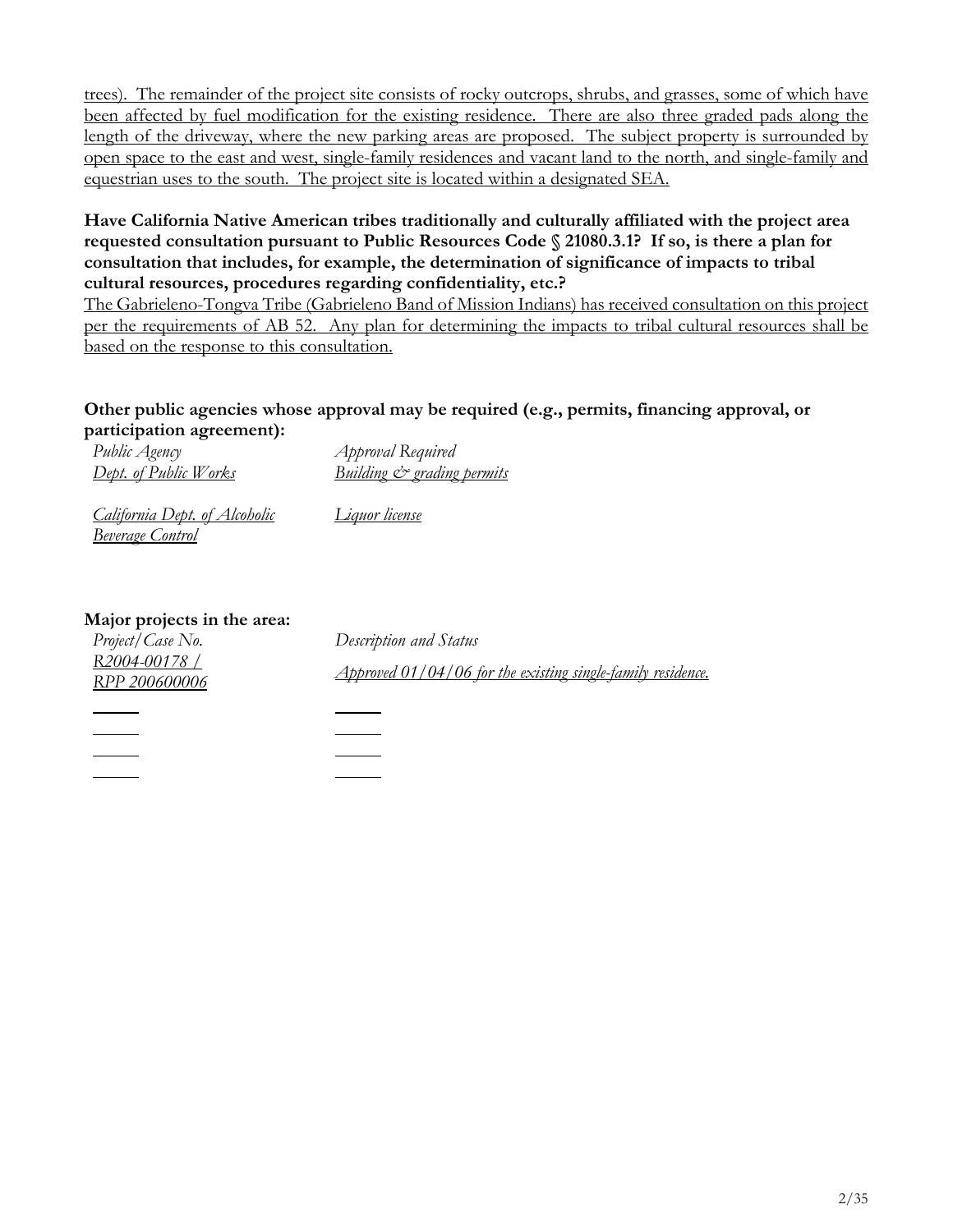#### **Reviewing Agencies:**



None  $\boxtimes$  State Dept. of Fish and Wildlife State Dept. of Parks and Recreation State Lands Commission

University of California (Natural Land and Water Reserves System)



- None  $\boxtimes$  Santa Monica Mountains Conservancy National Parks National Forest Edwards Air Force Base Resource Conservation District of Santa Monica Mountains Area Other
- *Trustee Agencies County Reviewing Agencies*
	- $\boxtimes$  DPW: - Land Development Division (Grading & Drainage) - Geotechnical & Materials Engineering Division - Watershed Management Division (NPDES)

None SCAG Criteria Air Quality Water Resources  $\times$  Santa Monica Mtns. Area **Other** 

- $\boxtimes$  Fire Department
	- Forestry, Environmental Division
	- -Planning Division
	- Land Development Unit
- Sanitation District
- $\boxtimes$  Public Health/Environmental Health Division: Land Use Program (OWTS)
- Sheriff Department
- $\boxtimes$  Parks and Recreation
	- Subdivision Committee
- Other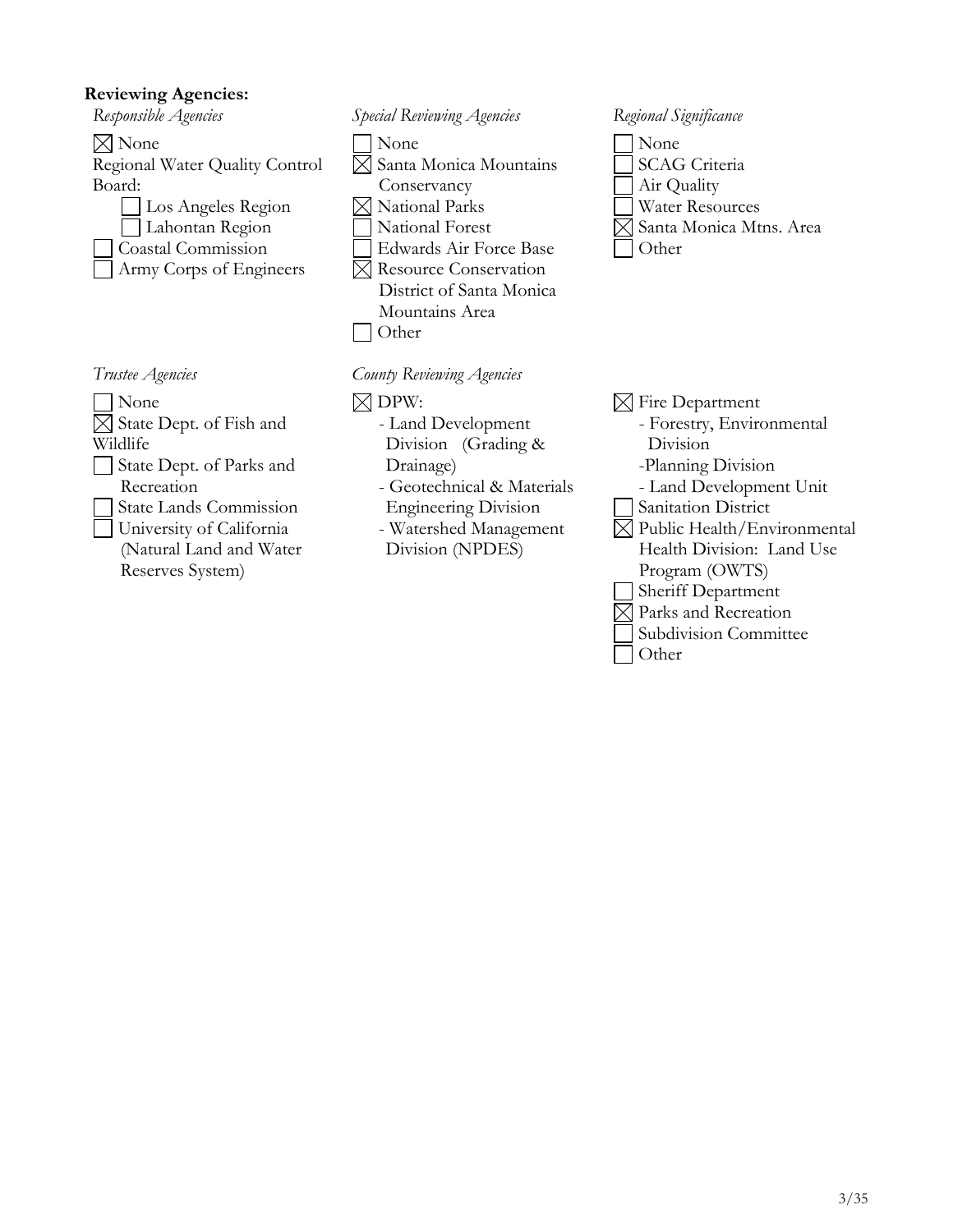#### **ENVIRONMENTAL FACTORS POTENTIALLY AFFECTED:**

The environmental factors checked below would be potentially affected by this project.

|        | Aesthetics                  | Greenhouse Gas Emissions    | Population/Housing                    |
|--------|-----------------------------|-----------------------------|---------------------------------------|
|        | Agriculture/Forest          | Hazards/Hazardous Materials | <b>Public Services</b>                |
|        | Air Quality                 | Hydrology/Water Quality     | Recreation                            |
|        | <b>Biological Resources</b> | Land Use/Planning           | Transportation/Traffic                |
|        | <b>Cultural Resources</b>   | Mineral Resources           | Utilities/Services                    |
| Energy |                             | Noise                       | Mandatory Findings<br>of Significance |
|        | Geology/Soils               |                             |                                       |

DETERMINATION: (To be completed by the Lead Department.) On the basis of this initial evaluation:

- I find that the proposed project COULD NOT have a significant effect on the environment, and a  $\Box$ NEGATIVE DECLARATION will be prepared.
- $\boxtimes$ I find that although the proposed project could have a significant effect on the environment, there will not be a significant effect in this case because revisions in the project have been made by or agreed to by the project proponent. A MITIGATED NEGATIVE DECLARATION will be prepared.
- $\Box$ I find that the proposed project MAY have a significant effect on the environment, and an ENVIRONMENTAL IMPACT REPORT is required.
- $\Box$ I find that the proposed project MAY have a "potentially significant impact" or "potentially significant unless mitigated" impact on the environment, but at least one effect 1) has been adequately analyzed in an earlier document pursuant to applicable legal standards, and 2) has been addressed by mitigation measures based on the earlier analysis as described on attached sheets. An ENVIRONMENTAL IMPACT REPORT is required, but it must analyze only the effects that remain to be addressed.
- $\Box$ I find that although the proposed project could have a significant effect on the environment, because all potentially significant effects (a) have been analyzed adequately in an earlier EIR or NEGATIVE DECLARATION pursuant to applicable standards, and (b) have been avoided or mitigated pursuant to that earlier EIR or NEGATIVE DECLARATION, including revisions or mitigation measures that are imposed upon the proposed project, nothing further is required.

\_\_\_\_\_\_\_\_\_\_\_\_\_\_\_\_\_\_\_\_\_\_\_\_\_\_\_\_\_\_\_\_\_\_\_\_\_\_\_\_\_\_\_\_ \_\_\_\_\_\_\_\_\_\_\_\_\_\_\_\_\_\_\_\_\_\_\_\_\_\_\_

Signature (Prepared by) Date

 $\frac{3/16/2022}{2}$ 3/16/2022

Signature (Approved by) Date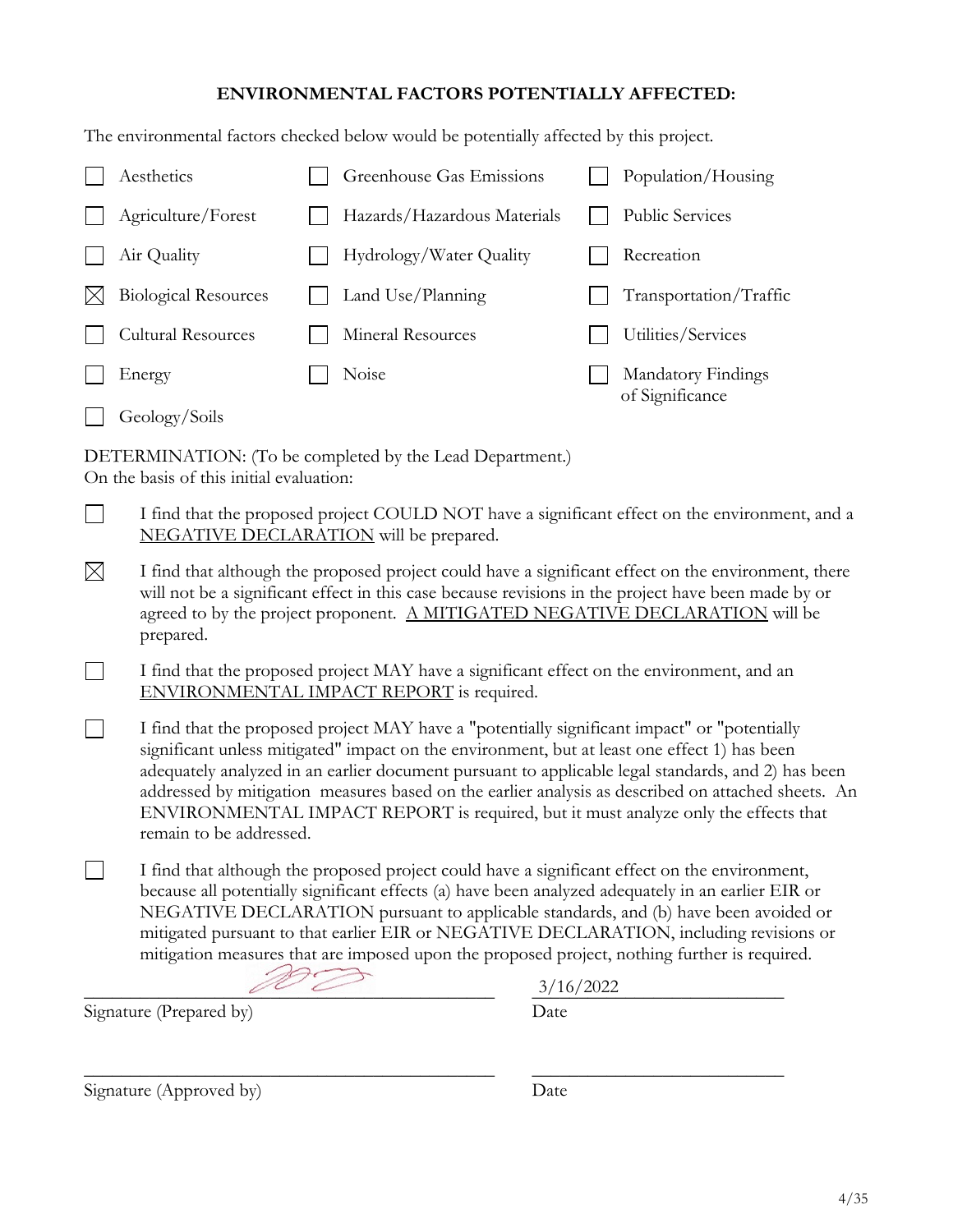#### **1. AESTHETICS**

|                                                                                                                                                                                                                                                                                                                              | Potentially<br>Significant<br>Impact | Less Than<br>Significant<br>Impact with<br>Mitigation<br>Incorporated | Less Than<br>Significant<br>Impact | N o<br>Impact |
|------------------------------------------------------------------------------------------------------------------------------------------------------------------------------------------------------------------------------------------------------------------------------------------------------------------------------|--------------------------------------|-----------------------------------------------------------------------|------------------------------------|---------------|
| Would the project:                                                                                                                                                                                                                                                                                                           |                                      |                                                                       |                                    |               |
| a) Have a substantial adverse effect on a scenic vista?                                                                                                                                                                                                                                                                      |                                      |                                                                       | $\boxtimes$                        |               |
| <u>The main structure is located on a designated significant ridgeline; however, all new construction will be either</u><br>interior improvements or paving of parking areas located more than 50 feet (vertical and horizontal) from the<br>ridgeline. Therefore, the impact of the project would be less than significant. |                                      |                                                                       |                                    |               |
| b) Be visible from or obstruct views from a multi-use<br>(equestrian, hiking, and biking) trail?                                                                                                                                                                                                                             |                                      |                                                                       | $\boxtimes$                        |               |
| <u>The Rocky Oaks Loop Trail is located approximately 700 feet to the west of the project site. However, all</u><br>new construction will be either interior structural improvements or the paving of parking areas, neither of<br>which would be substantially visible.                                                     |                                      |                                                                       |                                    |               |
| c) Substantially damage scenic resources, including,<br>but not limited to, trees, rock outcroppings, and<br>historic buildings within a state scenic highway?                                                                                                                                                               |                                      |                                                                       | $\boxtimes$                        |               |
| <u>The proposed project would not damage or remove any trees, rock outcroppings, or historic buildings.</u>                                                                                                                                                                                                                  |                                      |                                                                       |                                    |               |
| d) Substantially degrade the existing visual character<br>or quality of the site and its surroundings because of<br>height, bulk, pattern, scale, character, or other<br>features?                                                                                                                                           |                                      |                                                                       | $\times$                           |               |
| All new construction will be either interior structural improvements or the paving of parking areas, neither of<br>which would be substantially visible from surrounding areas. Therefore, the impact would be less than<br>significant.                                                                                     |                                      |                                                                       |                                    |               |
| e) Create a new source of substantial shadows, light,<br>or glare which would adversely affect day or nighttime<br>views in the area?                                                                                                                                                                                        |                                      |                                                                       |                                    |               |
| All new construction will be either interior structural improvements or the paving of parking areas, neither of<br>which is expected to create substantial light, shadows, or glare.                                                                                                                                         |                                      |                                                                       |                                    |               |

#### **EVALUATION OF ENVIRONMENTAL IMPACTS:**

Official State Scenic Highways are designated by the California Department of Transportation (Caltrans). According to Caltrans, "[t]he stated intent (Streets and Highway Code Section 260) of the California Scenic Highway Program is to protect and enhance California's natural beauty and to protect the social and economic values provided by the State's scenic resources" (State of California Department of Transportation, California Scenic Highway Program, website: [http://www.dot.ca.gov/dist3/departments/mtce/scenic.htm,](http://www.dot.ca.gov/dist3/departments/mtce/scenic.htm) accessed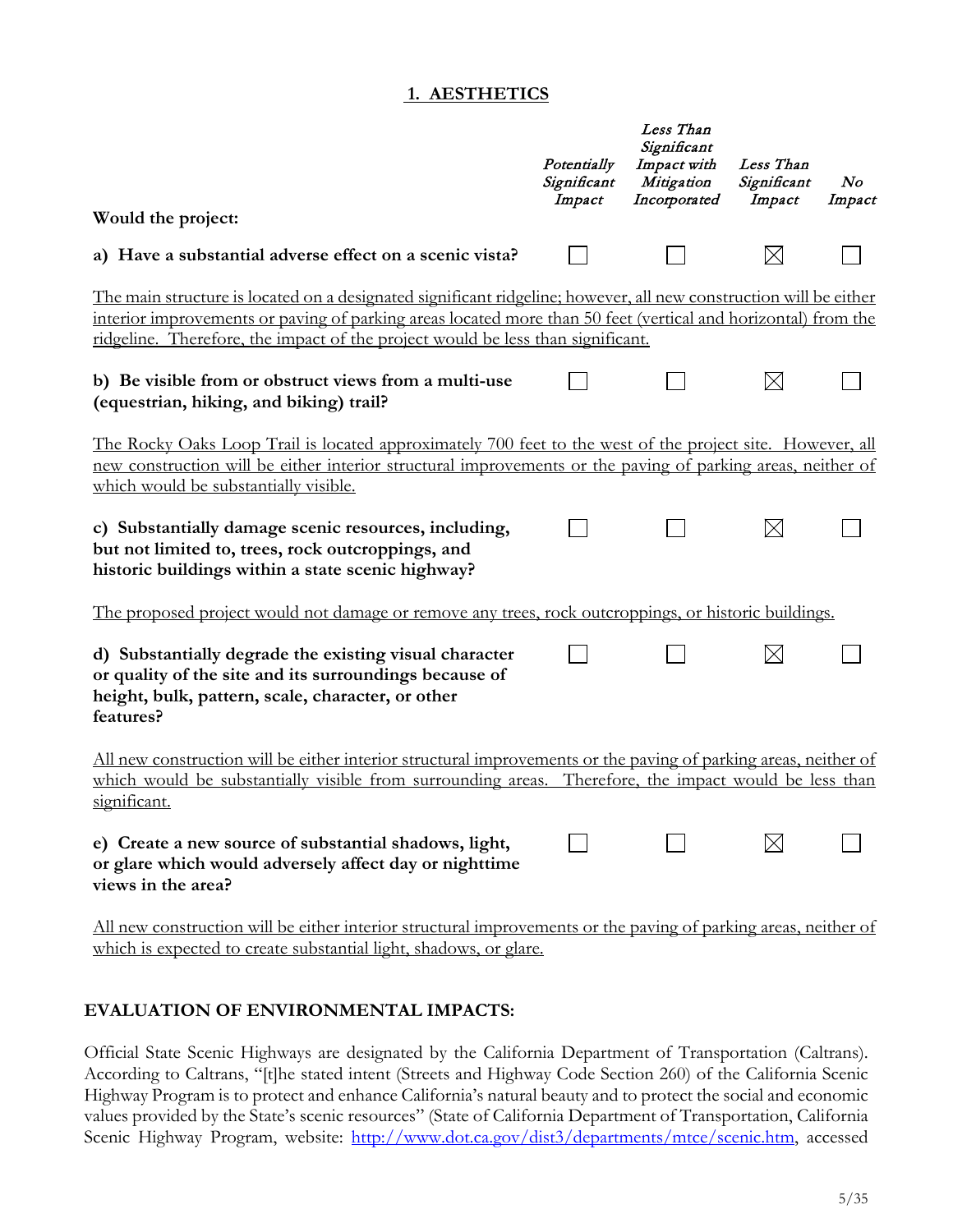July 26, 2018). While there are numerous designated Scenic Highways across the state, the following have been designated in Los Angeles County: Angeles Crest Highway (Route 2) from just north of Interstate 210 to the Los Angeles/San Bernardino County Line, two segments of Mulholland Highway from Pacific Coast Highway to Kanan Dume Road and from west of Cornell road to east of Las Virgenes Road, and Malibu Canyon-Las Virgenes Highway from Pacific Coast Highway to Lost Hills Road.

In addition to scenic highways, unincorporated Los Angeles County identifies ridgelines of significant aesthetic value that are to be preserved in their current state. This preservation is accomplished by limiting the type and amount of development near them. These "Significant Ridgelines" ("Major Ridgelines" on Santa Catalina Island) are designated by the General Plan or applicable Area/Community Plan, Local Coastal Program, or Community Standards District.

Riding and hiking trails have been designated throughout unincorporated Los Angeles County. At present, there are officially adopted trails in the Antelope Valley, the Santa Clarita Valley, and the Santa Monica Mountains designated by the General Plan or applicable Area/Community Plan and Local Coastal Program.

The main structure is located on a designated significant ridgeline and within view of the Rocky Oaks Loop Trail; however, all new construction will be either interior improvements or paving of parking areas located more than 50 feet (vertical and horizontal) from the ridgeline. As a result, the aesthetic impact is less than significant from a CEQA perspective.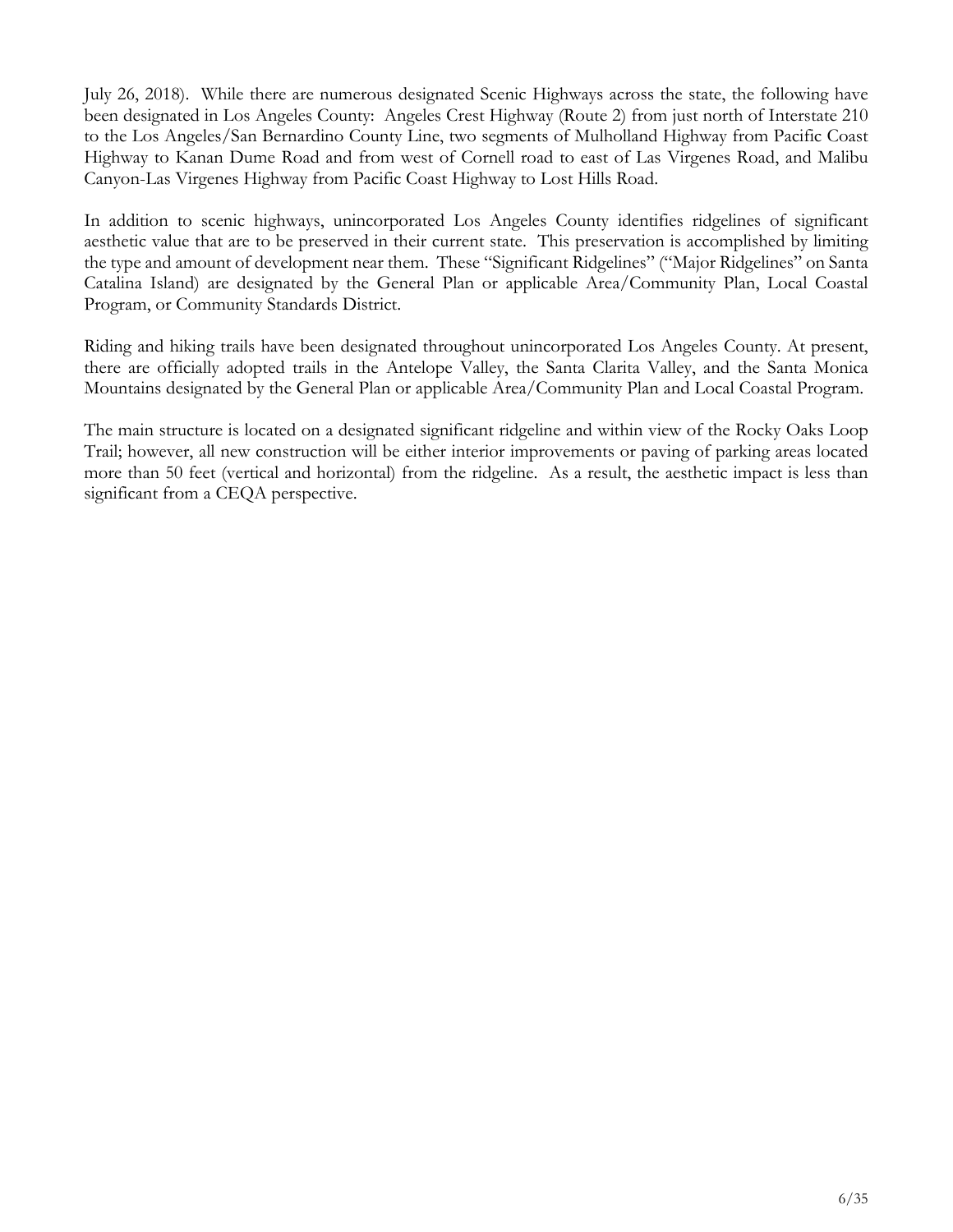#### **2. AGRICULTURE / FOREST**

|                                                                                                                                                                                                                                                                                            | Potentially<br>Significant<br>Impact | Less Than<br>Significant<br>Impact with<br>Mitigation<br>Incorporated | Less Than<br>Significant<br>Impact | N o<br>Impact |
|--------------------------------------------------------------------------------------------------------------------------------------------------------------------------------------------------------------------------------------------------------------------------------------------|--------------------------------------|-----------------------------------------------------------------------|------------------------------------|---------------|
| Would the project:                                                                                                                                                                                                                                                                         |                                      |                                                                       |                                    |               |
| a) Convert Prime Farmland, Unique Farmland, or<br>Farmland of Statewide Importance (Farmland), as<br>shown on the maps prepared pursuant to the<br>Farmland Mapping and Monitoring Program (FMMP)<br>of the California Resources Agency, to non-<br>agricultural use?                      |                                      |                                                                       |                                    |               |
| <u>The project would not convert farmland to non-agricultural use</u> .                                                                                                                                                                                                                    |                                      |                                                                       |                                    |               |
| b) Conflict with existing zoning for agricultural use,<br>with a designated Agricultural Resource Area, or with<br>a Williamson Act contract?                                                                                                                                              |                                      |                                                                       |                                    |               |
| <u>The project site is not located in a designated agricultural zone or other designated agricultural area. There is</u><br>no Williamson Act contract for this area.                                                                                                                      |                                      |                                                                       |                                    |               |
| c) Conflict with existing zoning for, or cause rezoning<br>of, forest land (as defined in Public Resources Code §<br>12220 (g)), timberland (as defined in Public Resources<br>Code § 4526), or timberland zoned Timberland<br>Production (as defined in Government Code §<br>$51104(g)$ ? |                                      |                                                                       |                                    |               |
| <u>The project site is not zoned as forest land or timberland.</u>                                                                                                                                                                                                                         |                                      |                                                                       |                                    |               |
| d) Result in the loss of forest land or conversion of<br>forest land to non-forest use?                                                                                                                                                                                                    |                                      |                                                                       |                                    |               |
| The project would not remove or convert forest land.                                                                                                                                                                                                                                       |                                      |                                                                       |                                    |               |
| e) Involve other changes in the existing environment<br>which, due to their location or nature, could result in<br>conversion of Farmland, to non-agricultural use or<br>conversion of forest land to non-forest use?                                                                      |                                      |                                                                       |                                    |               |

The proposed project would not result in changes to the environment that would result in the elimination of agricultural land or forest land.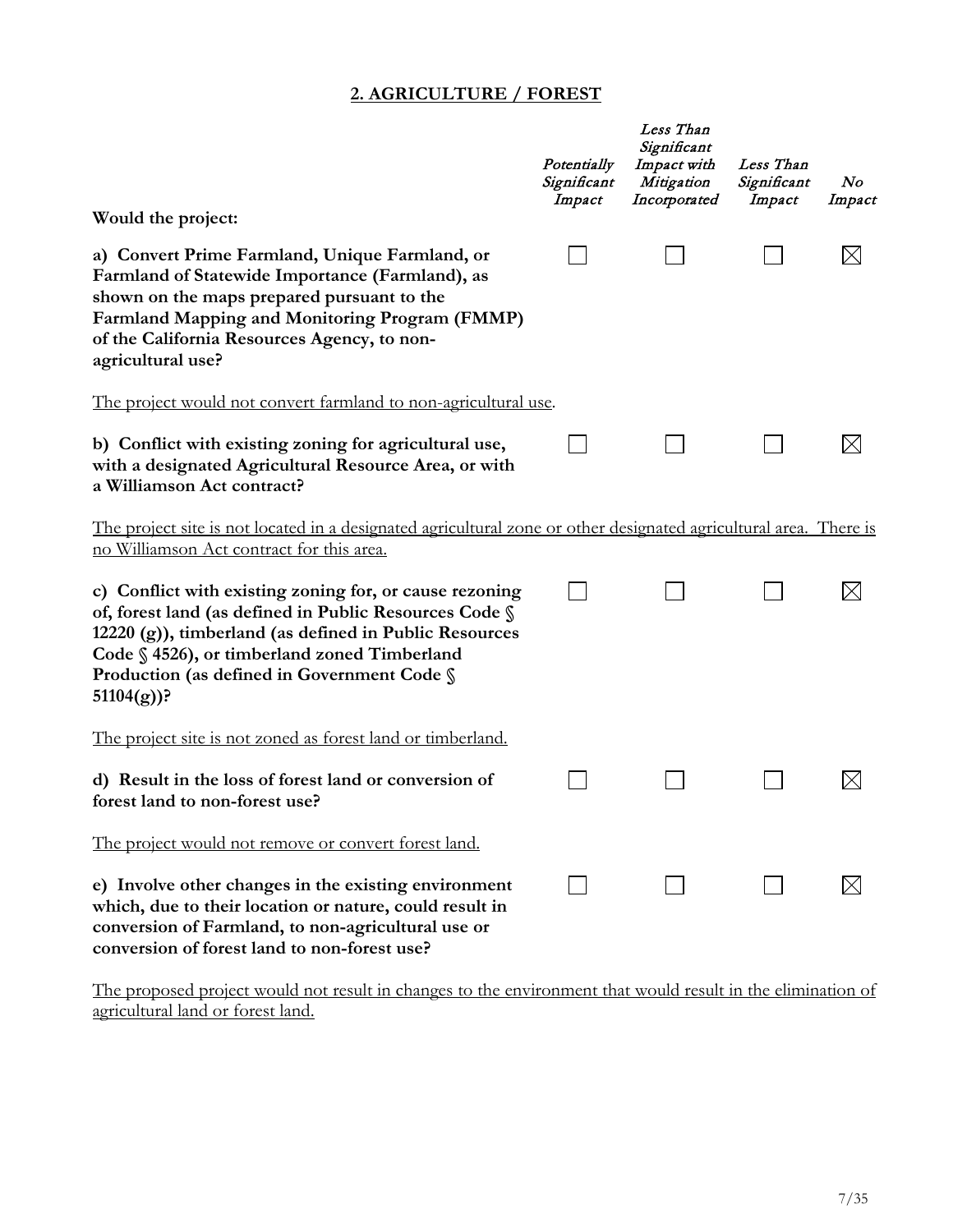## **3. AIR QUALITY**

|                                                                                                                                                                                                                                                                                                                                                                                                                                                                                                             | Potentially<br>Significant<br>Impact | Less Than<br>Significant<br>Impact with<br>Mitigation<br>Incorporated | Less Than<br>Significant<br>Impact | $\bm{N}$ o<br>Impact |
|-------------------------------------------------------------------------------------------------------------------------------------------------------------------------------------------------------------------------------------------------------------------------------------------------------------------------------------------------------------------------------------------------------------------------------------------------------------------------------------------------------------|--------------------------------------|-----------------------------------------------------------------------|------------------------------------|----------------------|
| Would the project:                                                                                                                                                                                                                                                                                                                                                                                                                                                                                          |                                      |                                                                       |                                    |                      |
| a) Conflict with or obstruct implementation of<br>applicable air quality plans of either the South Coast<br>AQMD (SCAQMD) or the Antelope Valley AQMD<br>(AVAQMD)?                                                                                                                                                                                                                                                                                                                                          |                                      |                                                                       | $\boxtimes$                        |                      |
| The proposed project would conform to the land use requirements of the Santa Monica Mountains North                                                                                                                                                                                                                                                                                                                                                                                                         |                                      |                                                                       |                                    |                      |
| Area Plan, as the proposed project is a non-urban land use allowed with a CUP within the non-urban land use<br>category. As a result, any potential emissions from the project are accounted for in the South Coast AQMP<br>and are unlikely to have a significant impact.                                                                                                                                                                                                                                  |                                      |                                                                       |                                    |                      |
| b) Result in a cumulatively considerable net increase<br>of any criteria pollutant for which the project region is<br>non-attainment under an applicable federal or state<br>ambient air quality standard?                                                                                                                                                                                                                                                                                                  |                                      |                                                                       | $\boxtimes$                        |                      |
| "Non-attainment" describes any region that does not meet (or that contributes to ambient air quality in a<br>nearby area that does not meet) the national primary or secondary ambient air quality standard for a specific<br>pollutant. In Los Angeles County, the levels of ozone, particulate matter, and carbon monoxide continually<br>exceed the Federal and California Ambient Air Quality Standards and the County is considered in "Non-<br>Attainment" for these pollutants.                      |                                      |                                                                       |                                    |                      |
| The proposed project would conform to the land use requirements of the Santa Monica Mountains North<br>Area Plan, as the proposed project is a non-urban use allowed with a CUP within a non-urban land use<br>category. As a result, any potential emissions from the project are accounted for in the South Coast AQMP<br>and are unlikely to have a significant impact. The proposed project is not of a large enough scale to<br>otherwise have a significant effect on existing air quality standards. |                                      |                                                                       |                                    |                      |
| c) Expose sensitive receptors to substantial pollutant<br>concentrations?                                                                                                                                                                                                                                                                                                                                                                                                                                   |                                      |                                                                       |                                    |                      |
| The proposed guest ranch would not expose sensitive receptors to substantial pollutant concentrations. The<br>project site is adjacent to residential and open space uses. However, the use is not expected to release<br>substantial emissions of any kind.                                                                                                                                                                                                                                                |                                      |                                                                       |                                    |                      |
| During construction, a total of 350 cubic yards of earth will be graded, and approximately 26,000 square feet<br>of permeable pavement will be placed on site. Such construction activity is not expected to create a significant<br>impact from dust or other fugitive emissions to those living and working within 1,000 feet.                                                                                                                                                                            |                                      |                                                                       |                                    |                      |
| d) Result in other emissions (such as those leading to<br>odors) adversely affecting a substantial number of<br>people?                                                                                                                                                                                                                                                                                                                                                                                     |                                      |                                                                       | $\boxtimes$                        |                      |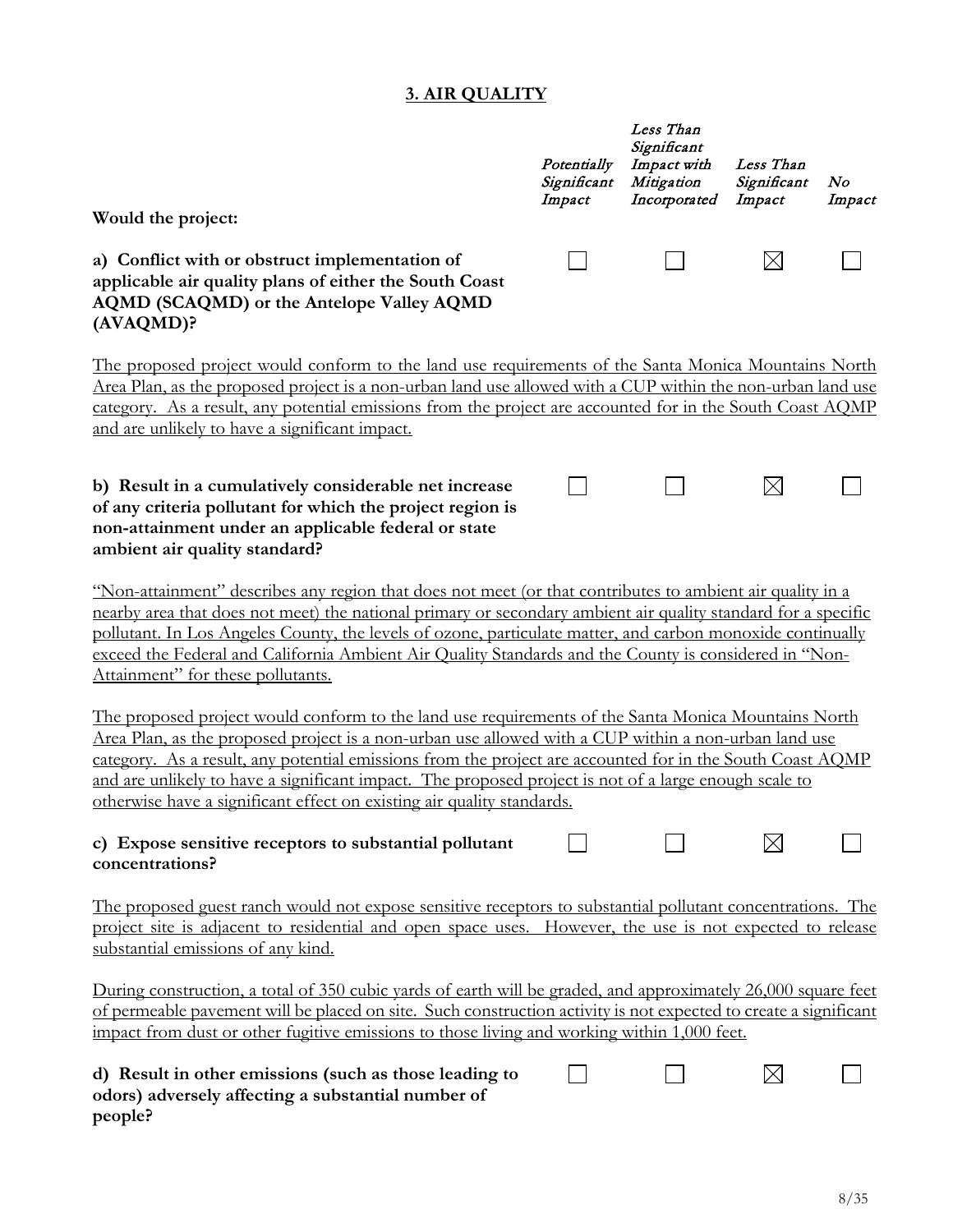The construction of a guest ranch would not create objectionable odors affecting a substantial number of people. Any odors created would be from auto exhaust and would be less than significant due their intermittent nature and the distance from surrounding residential and/or recreational uses.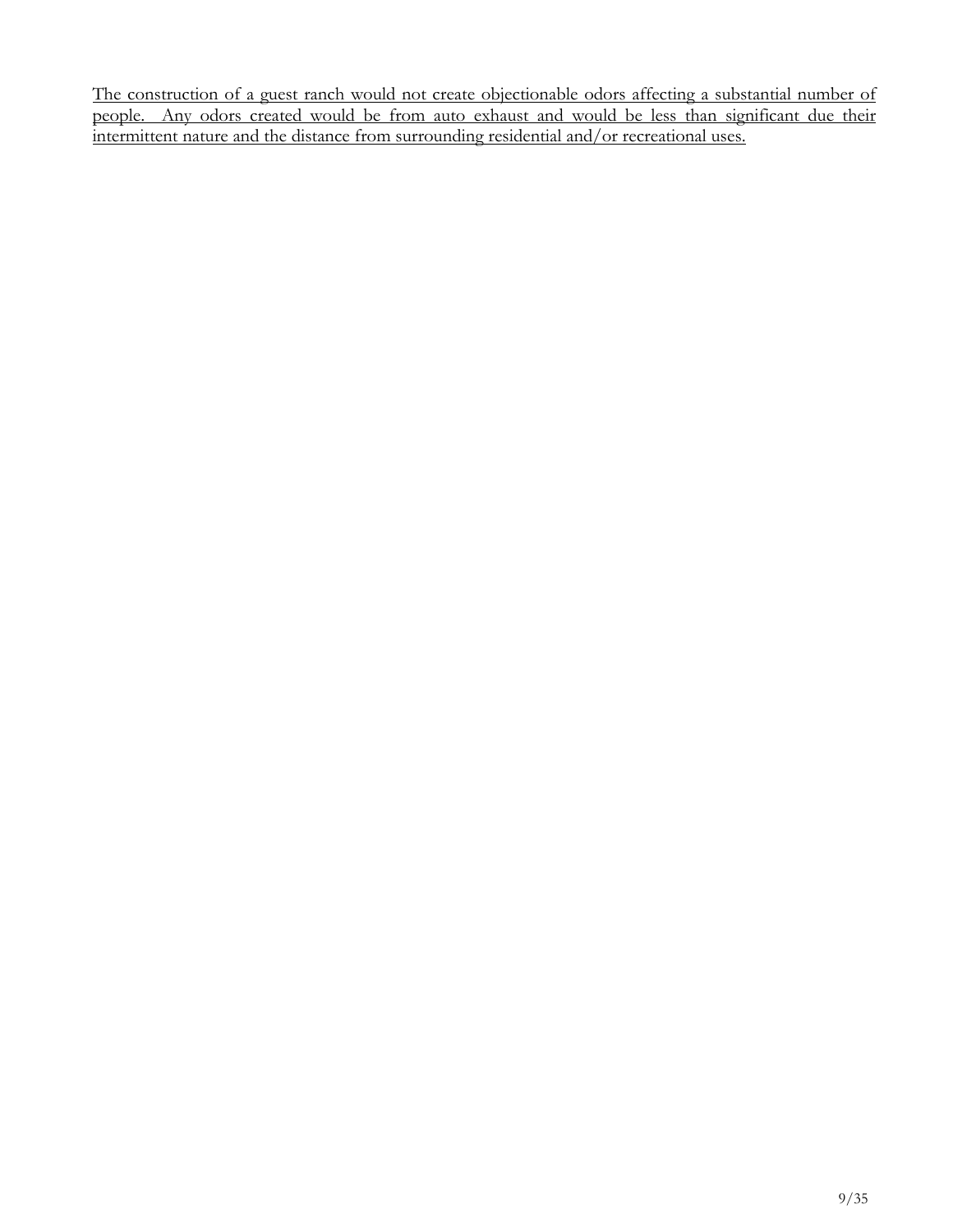#### **4. BIOLOGICAL RESOURCES**

| a) Have a substantial adverse effect, either directly or<br>through habitat modifications, on any species<br>identified as a candidate, sensitive, or special status<br>species in local or regional plans, policies, or<br>regulations, or by the California Department of Fish<br>and Wildlife (CDFW) or U.S. Fish and Wildlife Service<br>$(USFWS)$ ?                                                                                                                                                                                                                                                                                                                                                                                                                                                                                                                                                                                                                                                     |  |             |             |
|--------------------------------------------------------------------------------------------------------------------------------------------------------------------------------------------------------------------------------------------------------------------------------------------------------------------------------------------------------------------------------------------------------------------------------------------------------------------------------------------------------------------------------------------------------------------------------------------------------------------------------------------------------------------------------------------------------------------------------------------------------------------------------------------------------------------------------------------------------------------------------------------------------------------------------------------------------------------------------------------------------------|--|-------------|-------------|
| A Biological Constraints Analysis was prepared for the project site by Rachel Tierney Consulting in July of<br>2020 and reviewed by Department of Regional Planning staff biologists. Two sensitive plant species were<br>confirmed to exist on the project site: Plummer's mariposa lily (Calochortus plummerae) and Nevin's brickellbush<br>(Brickellia nevinii). The project, with mitigation measures, would be consistent with nearby biological resources.<br>The mitigation measures would include an on-site biological monitor, habitat restoration, and a native bird<br>survey. These have been added to the attached MMRP.                                                                                                                                                                                                                                                                                                                                                                       |  |             |             |
| b) Have a substantial adverse effect on any sensitive<br>natural communities (e.g., riparian habitat, coastal<br>sage scrub, oak woodlands, non-jurisdictional<br>wetlands) identified in local or regional plans, policies,<br>regulations or by CDFW or USFWS?                                                                                                                                                                                                                                                                                                                                                                                                                                                                                                                                                                                                                                                                                                                                             |  | $\boxtimes$ |             |
| A Biological Constraints Analysis was prepared for the project site by Rachel Tierney Consulting in July of<br>2020 and reviewed by Department of Regional Planning staff biologists. A stand of canyon sunflower scrub<br>was observed west of the existing vineyards, and rocky outcrops are scattered throughout the project site.<br>Each of these are considered to be sensitive natural habitat. However, these habitats would not be within<br>areas of additional development, and no additional fuel modification is proposed. Further, additional noise<br>and light from the proposed change of use for the existing structures is unlikely to have a significant impact,<br>as the guest ranch must comply with the Los Angeles County Noise Ordinance (County Code, Title 12) and<br>the standards of the Rural Outdoor Lighting District (County Code, Chapter 22.80). As a result, the impact<br>of the project on these sensitive natural communities is likely to be less than significant. |  |             |             |
| c) Have a substantial adverse effect on federally or<br>state protected wetlands (including, but not limited to,<br>marshes, vernal pools, coastal wetlands, etc.) through<br>direct removal, filling, hydrological interruption, or<br>other means?                                                                                                                                                                                                                                                                                                                                                                                                                                                                                                                                                                                                                                                                                                                                                         |  |             | $\boxtimes$ |
| <u>Current U.S. Fish &amp; Wildlife Service (USFWS) maps do indicate any wetlands located on the project site.</u>                                                                                                                                                                                                                                                                                                                                                                                                                                                                                                                                                                                                                                                                                                                                                                                                                                                                                           |  |             |             |
| d) Interfere substantially with the movement of any<br>native resident or migratory fish or wildlife species or<br>with established native resident or migratory wildlife<br>corridors, or impede the use of native wildlife nursery<br>sites?                                                                                                                                                                                                                                                                                                                                                                                                                                                                                                                                                                                                                                                                                                                                                               |  | $\times$    |             |
| The National Park Service, CDFW, and the Santa Monica Mountains Conservancy have expressed concerns                                                                                                                                                                                                                                                                                                                                                                                                                                                                                                                                                                                                                                                                                                                                                                                                                                                                                                          |  |             |             |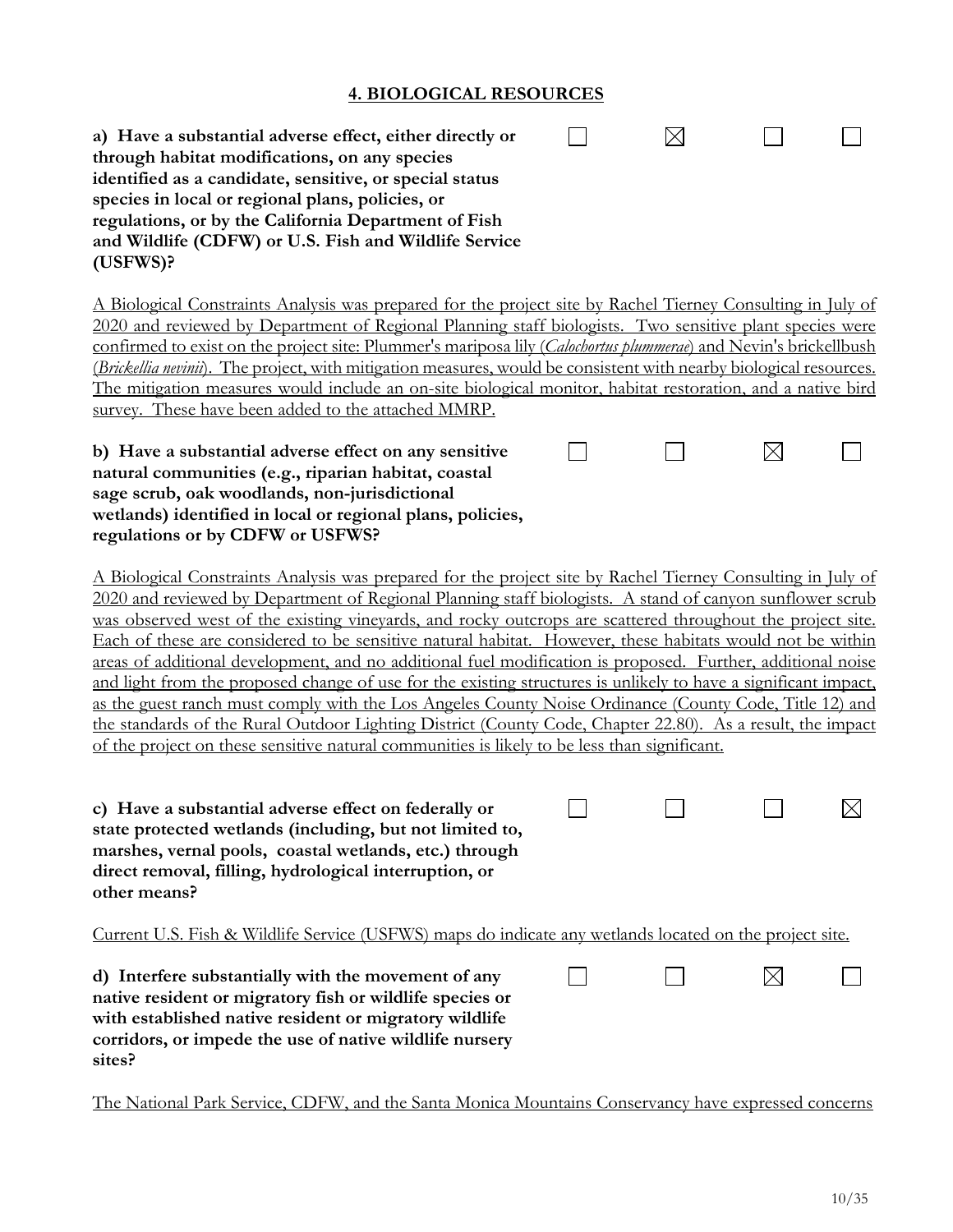about the adverse effects of urbanization on wildlife, particularly the fragmentation of habitat areas, which prevents the freedom of movement that species need. Preservation of linkages between large blocks of core habitat is of the utmost importance in the Santa Monica Mountains and preservation through linkages is a major concern. In general, a linkage is a feature that connects at least two blocks of habitat. The assumed function of a linkage is to facilitate dispersal of individuals between blocks of habitat, allowing for long-term genetic interchange and for re-colonization of blocks of habitat from which populations have been locally extirpated. No additional fencing or raised structures are proposed for development as part of the project. As a result, the project is unlikely to affect wildlife movement.

 $\Box$ 

**e) Convert oak woodlands (as defined by the state, oak woodlands are oak stands with greater than 10% canopy cover with oaks at least 5 inch in diameter measured at 4.5 feet above mean natural grade) or otherwise contain oak or other unique native trees (juniper, Joshua, southern California black walnut, etc.)?**

While there are oaks of at least 5-in. diameter on the project site, the project does not propose additional

|  |  |  | development of fuel modification within the protected zone of any oak or other unique native tree. |
|--|--|--|----------------------------------------------------------------------------------------------------|
|  |  |  |                                                                                                    |
|  |  |  |                                                                                                    |
|  |  |  |                                                                                                    |
|  |  |  |                                                                                                    |

| f) Conflict with any local policies or ordinances      |  |  |
|--------------------------------------------------------|--|--|
| protecting biological resources, including Wildflower  |  |  |
| Reserve Areas (L.A. County Code, Title 12, Ch. 12.36), |  |  |
| the Los Angeles County Oak Tree Ordinance (L.A.        |  |  |
| County Code, Title 22, Ch. 22.174), the Significant    |  |  |
| Ecological Areas (SEAs) (L.A. County Code, Title 22,   |  |  |
| Ch. 102), Specific Plans (L.A. County Code, Title 22,  |  |  |
| Ch. 22.46), Community Standards Districts (L.A.        |  |  |
| County Code, Title 22, Ch. 22.300 et seq.), and/or     |  |  |
| Coastal Resource Areas (L.A. County General Plan,      |  |  |
| Figure $9.3$ ?                                         |  |  |

The subject parcel is not a designated wildflower reserve area. The project does not propose additional development or encroachment into the protected zone of any protected oak tree. The parcel is not in a designated a Sensitive Environmental Resource Area, as it is not in the Santa Monica Mountains Coastal Zone. The project site is within a designated Significant Ecological Area (SEA). As a result, the project was reviewed by the Significant Ecological Area Technical Advisory Committee (SEATAC) at its September 14, 2020 meeting. SEATAC concluded that the project, with mitigation measures, would be consistent with nearby biological resources. The mitigation measures would include an on-site biological monitor, habitat restoration, and a native bird survey. These have been added to the attached MMRP.

| g) Conflict with the provisions of an adopted Habitat     |  |
|-----------------------------------------------------------|--|
| <b>Conservation Plan, Natural Community Conservation</b>  |  |
| Plan, or other approved state, regional, or local habitat |  |
| conservation plan?                                        |  |

The project site is not part of an adopted habitat conservation plan.

 $\boxtimes$ 

 $\vert \ \ \vert$ 

⊠

 $\Box$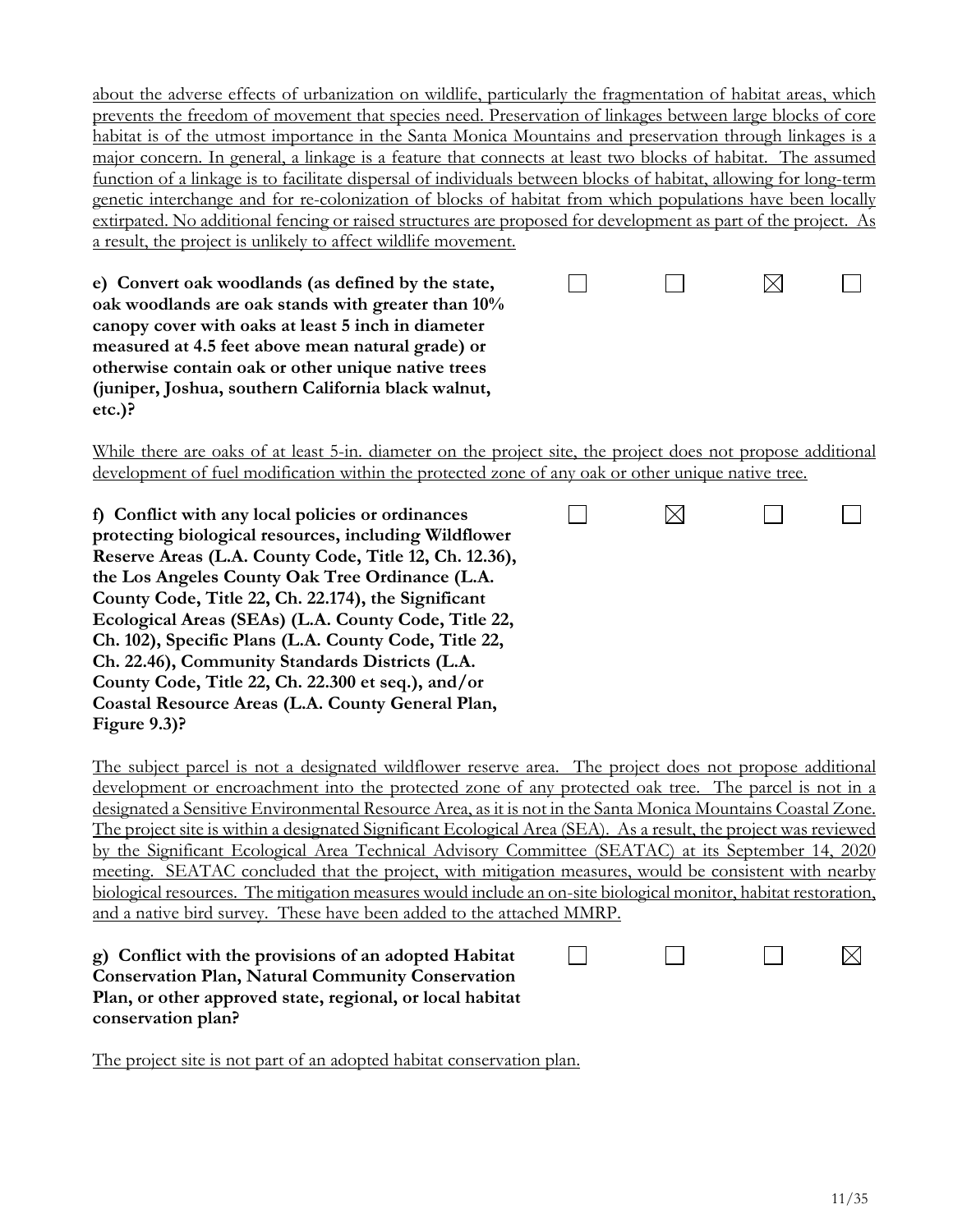#### **5. CULTURAL RESOURCES**

|                                                                                                                                                                                                     | Potentially<br>Significant<br>Impact | Less Than<br>Significant<br>Impact with<br>Mitigation<br>Incorporated | Less Than<br>Significant<br>Impact | N o<br>Impact |
|-----------------------------------------------------------------------------------------------------------------------------------------------------------------------------------------------------|--------------------------------------|-----------------------------------------------------------------------|------------------------------------|---------------|
| Would the project:                                                                                                                                                                                  |                                      |                                                                       |                                    |               |
| a) Cause a substantial adverse change in the<br>significance of a historical resource as defined in<br>CEQA Guidelines § 15064.5?                                                                   |                                      |                                                                       |                                    |               |
| The project site does not contain historical resources as defined in CEQA Guidelines §15064.5 and there is<br>no record of national or state-designated historical resources on the project.        |                                      |                                                                       |                                    |               |
| b) Cause a substantial adverse change in the<br>significance of an archaeological resource pursuant to<br>CEQA Guidelines § 15064.5?                                                                |                                      |                                                                       | $\boxtimes$                        |               |
| The project site does not contain known archaeological resources as defined in CEQA Guidelines §15064.5.                                                                                            |                                      |                                                                       |                                    |               |
| c) Directly or indirectly destroy a unique<br>paleontological resource or site or unique geologic<br>feature?                                                                                       |                                      |                                                                       | $\boxtimes$                        |               |
| The project site does not contain known paleontological resources, and will not excavate near unique geologic<br>features or rock formations. Therefore, the impact would be less than significant. |                                      |                                                                       |                                    |               |
| d) Disturb any human remains, including those<br>interred outside of formal cemeteries?                                                                                                             |                                      |                                                                       | $\boxtimes$                        |               |
| The project site does not contain known human remains.                                                                                                                                              |                                      |                                                                       |                                    |               |
| If archeological resources or human remains are discovered as a result of site disturbance, a condition of                                                                                          |                                      |                                                                       |                                    |               |

approval will be incorporated to ensure that the permittee shall suspend construction in the vicinity of cultural resource or human remains encountered during ground-disturbing activities at the site, and leave the resource or human remains in place until a qualified archaeologist can examine and determine appropriate measures.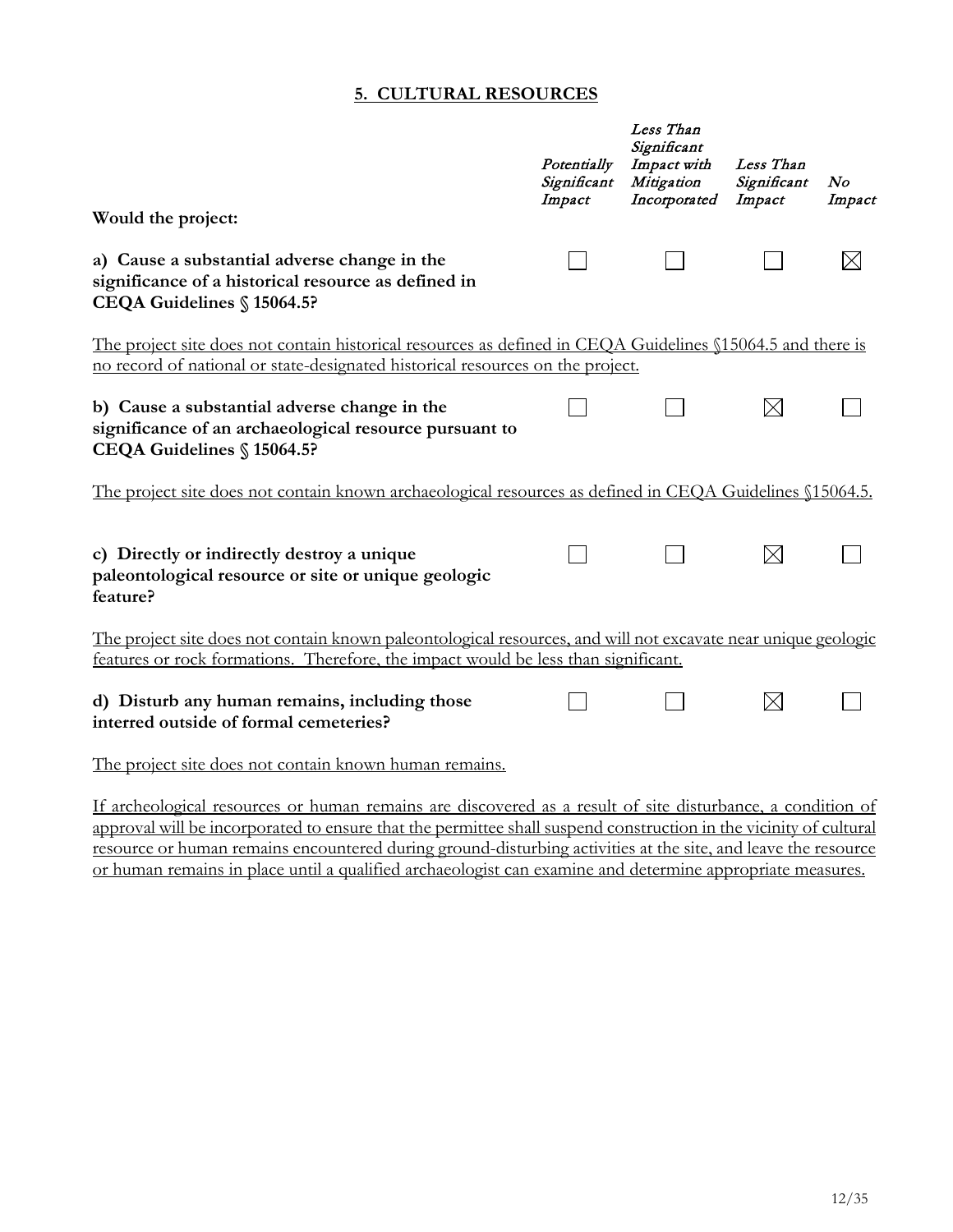#### **6. ENERGY**

| Would the project:                                                                                                                                                                                                                                                               | Potentially<br>Significant<br>Impact | Less Than<br>Significant<br>Impact with<br>Mitigation<br>Incorporated | Less Than<br>Significant<br>Impact | N o<br>Impact |
|----------------------------------------------------------------------------------------------------------------------------------------------------------------------------------------------------------------------------------------------------------------------------------|--------------------------------------|-----------------------------------------------------------------------|------------------------------------|---------------|
| a) Result in potentially significant environmental<br>impact due to wasteful, inefficient, or unnecessary<br>consumption of energy resources, during project<br>construction or operation?                                                                                       |                                      |                                                                       |                                    |               |
| The project would be required to comply with the Los Angeles County Low Impact Development ("LID")<br>standards (Title 31) and CALGreen standards. Construction itself would be minimal in nature, and the<br>facility's operation would not consume large amounts of resources. |                                      |                                                                       |                                    |               |
| b) Conflict with or obstruct a state or local plan for<br>renewable energy or energy efficiency?                                                                                                                                                                                 |                                      |                                                                       |                                    |               |

The project would not eliminate any opportunities for the construction of renewable energy production, and the project itself would be required to comply with LID and CALGreen standards.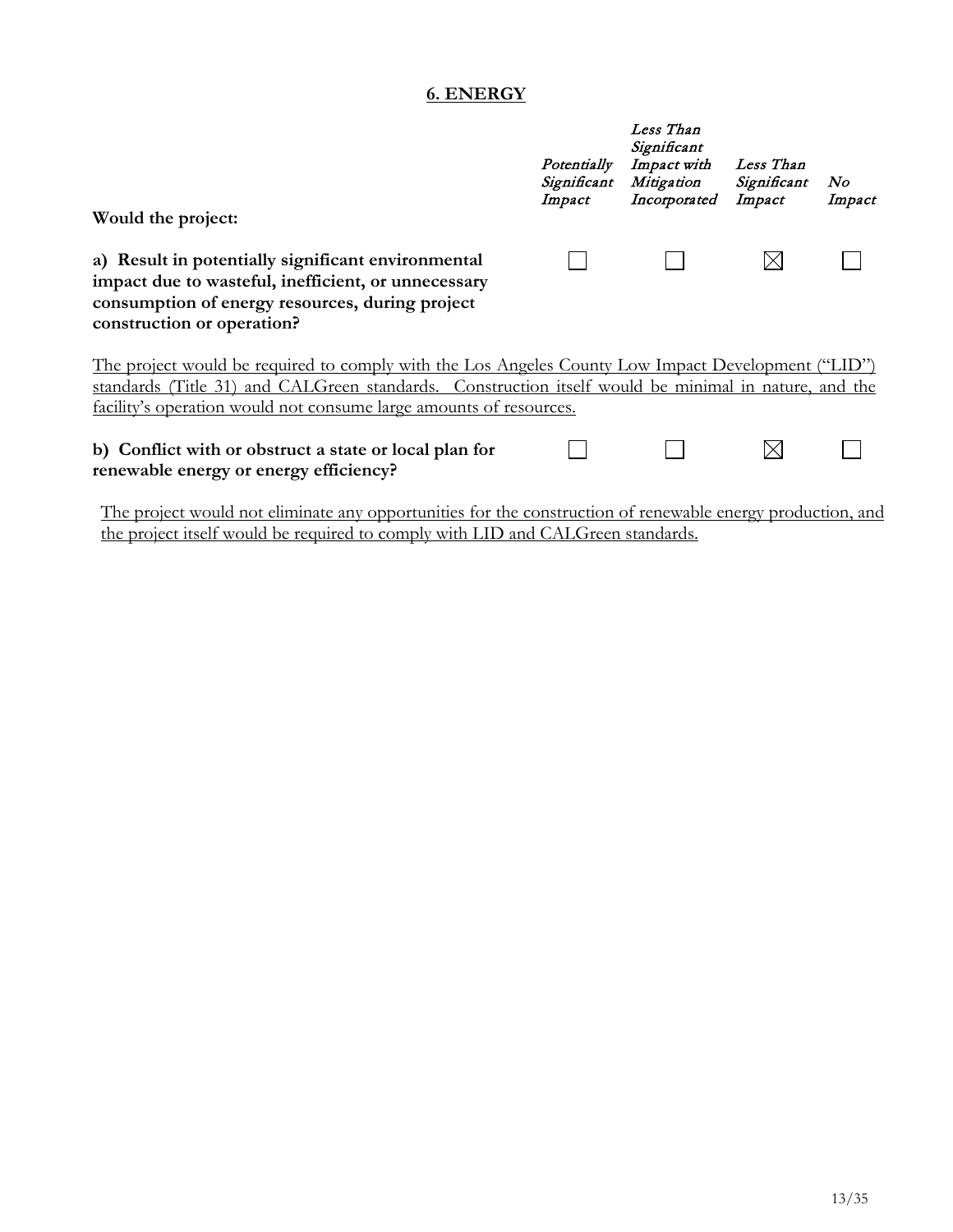### **7. GEOLOGY AND SOILS**

|                                                                                                                                                                                                                                                                                                                                                                                                                                                                                     | Potentially<br>Significant<br>Impact | Less Than<br>Significant<br>Impact with<br>Mitigation<br>Incorporated | Less Than<br>Significant<br>Impact | N o<br>Impact |
|-------------------------------------------------------------------------------------------------------------------------------------------------------------------------------------------------------------------------------------------------------------------------------------------------------------------------------------------------------------------------------------------------------------------------------------------------------------------------------------|--------------------------------------|-----------------------------------------------------------------------|------------------------------------|---------------|
| Would the project:                                                                                                                                                                                                                                                                                                                                                                                                                                                                  |                                      |                                                                       |                                    |               |
| a) Expose people or structures to potential substantial<br>adverse effects, including the risk of loss, injury, or<br>death involving:                                                                                                                                                                                                                                                                                                                                              |                                      |                                                                       |                                    |               |
| i) Rupture of a known earthquake fault, as<br>delineated on the most recent Alquist-Priolo<br>Earthquake Fault Zoning Map issued by the State<br>Geologist for the area or based on other substantial<br>evidence of a known active fault trace? Refer to<br>Division of Mines and Geology Special Publication<br>42.                                                                                                                                                               |                                      |                                                                       | $\boxtimes$                        |               |
| There is no fault trace within the project site. Therefore, people or structures on the project site will not                                                                                                                                                                                                                                                                                                                                                                       |                                      |                                                                       |                                    |               |
| be exposed to potential substantial adverse effects (Source: California Geological Survey, Alquist-Priolo<br>Earthquake Fault Zones Map).                                                                                                                                                                                                                                                                                                                                           |                                      |                                                                       |                                    |               |
| ii) Strong seismic ground shaking?                                                                                                                                                                                                                                                                                                                                                                                                                                                  |                                      |                                                                       | $\boxtimes$                        |               |
| The project site is located five miles to the northwest of the nearest recorded fault trace. There is no fault<br>trace within the project site. Therefore, people or structures on the project site will not be exposed to<br>potential substantial adverse effects (Source: California Geological Survey, Alquist-Priolo Earthquake<br>Fault Zones Map).                                                                                                                          |                                      |                                                                       |                                    |               |
| iii) Seismic-related ground failure, including<br>liquefaction and lateral spreading?                                                                                                                                                                                                                                                                                                                                                                                               |                                      |                                                                       | $\boxtimes$                        |               |
| The project site is not located within a designated soil liquefaction area (Source: California Geological<br>Survey).                                                                                                                                                                                                                                                                                                                                                               |                                      |                                                                       |                                    |               |
| iv) Landslides?                                                                                                                                                                                                                                                                                                                                                                                                                                                                     |                                      |                                                                       | $\boxtimes$                        |               |
| Most of the project site are located within a designated landslide area (Source: California Geological<br>Survey). Thus, the Department of Public Works will require the submittal and clearance of a geotechnical<br>report and require specified construction techniques for development to occur on the site. No<br>construction shall occur on the site without the review and clearance of said department. Therefore, the<br>resulting impact would be less than significant. |                                      |                                                                       |                                    |               |
| b) Result in substantial soil erosion or the loss of<br>topsoil?                                                                                                                                                                                                                                                                                                                                                                                                                    |                                      |                                                                       | $\boxtimes$                        |               |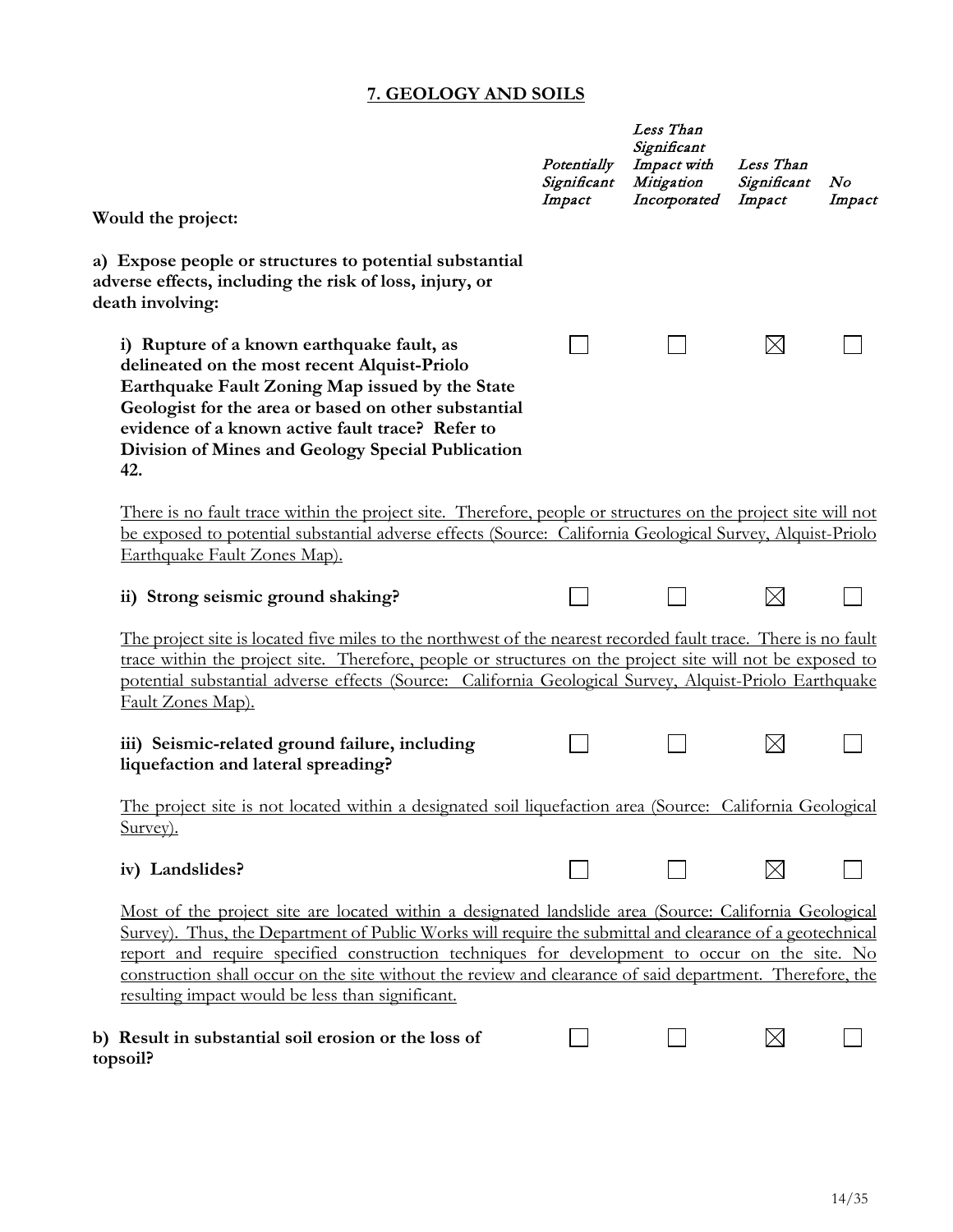The proposed project would result in 350 cubic yards of grading. This grading would be required to comply with DPW's best practices manual for erosion control and drainage. Therefore, it is not anticipated that the project will result in substantial soil erosion or the loss of topsoil.

Any development resulting from the project would be subject to the County's Low Impact Development (LID) Ordinance, which requires for the management of storm runoff to lessen the potential amounts of erosion activities resulting from storm water. In addition, the Regional Water Quality Control Board would require new development to obtain a Municipal Storm Water National Pollutant Discharge Elimination System ("NPDES") Permit, which requires the incorporation of storm water mitigation measures. As such, the permit would reduce the quantity and improve the quality of rainfall runoff that leaves the site

| c) Be located on a geologic unit or soil that is       |  |  |
|--------------------------------------------------------|--|--|
| unstable, or that would become unstable as a result of |  |  |
| the project, and potentially result in on- or off-site |  |  |
| landslide, lateral spreading, subsidence, liquefaction |  |  |
| or collapse?                                           |  |  |

The project site is not located near a fault trace or a liquefaction zone. Most of the project site are located within a designated landslide area (Source: California Geological Survey). Thus, the Department of Public Works will require the submittal and clearance of a geotechnical report and require specified construction techniques for development to occur on the site. No construction shall occur on the site without the review and clearance of said department. Therefore, the resulting impact would be less than significant

| d) Be located on expansive soil, as defined in Table      |  | $\boxtimes$ |  |
|-----------------------------------------------------------|--|-------------|--|
| 18-1-B of the Uniform Building Code (1994), creating      |  |             |  |
| substantial direct or indirect risks to life or property? |  |             |  |

The project site is not located on soil identified as expansive. The proposed structures would be required to comply with the Los Angeles County building codes, which include construction and engineering standards, as well as any recommendations developed in tandem with a soils or geology report.

 $\mathsf{L}$ 

#### **e) Have soils incapable of adequately supporting the use of onsite wastewater treatment systems where sewers are not available for the disposal of wastewater?**

A new onsite wastewater treatment system (OWTS) is proposed for the project site. A preliminarily approved OWTS plot plan percolation test have been reviewed and cleared by the Los Angeles County Department of Public Health—Environmental Health Division.

#### **f) Conflict with the Hillside Management Area**  ⊠  $\mathbf{L}$  $\perp$ **Ordinance (L.A. County Code, Title 22, Ch. 22.104)?**

The project would not conflict with the Hillside Management Area Ordinance, as no new construction would occur on those portions of the project site with grades of more than 25%.

⊠

 $\Box$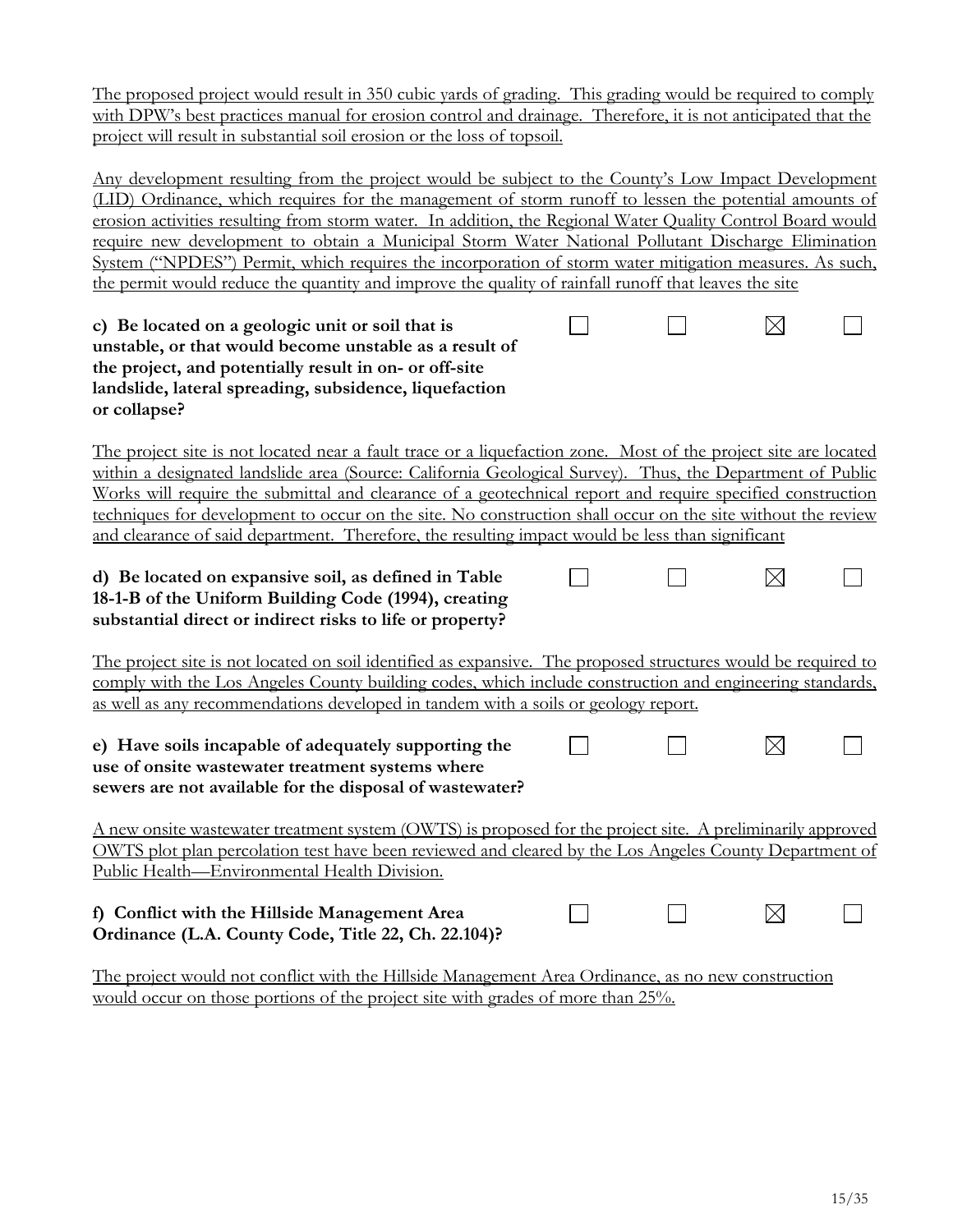#### **8. GREENHOUSE GAS EMISSIONS**

| Would the project:                                                                                                                                                                                                                                                                                                                                                                                                                                                                                                                                                                            | Potentially<br>Significant<br>Impact | Less Than<br>Significant<br>Impact with<br>Mitigation<br>Incorporated | Less Than<br>Significant<br>Impact | No<br>Impact |
|-----------------------------------------------------------------------------------------------------------------------------------------------------------------------------------------------------------------------------------------------------------------------------------------------------------------------------------------------------------------------------------------------------------------------------------------------------------------------------------------------------------------------------------------------------------------------------------------------|--------------------------------------|-----------------------------------------------------------------------|------------------------------------|--------------|
| a) Generate greenhouse gas (GHGs) emissions, either<br>directly or indirectly, that may have a significant<br>impact on the environment?                                                                                                                                                                                                                                                                                                                                                                                                                                                      |                                      |                                                                       |                                    |              |
| The project would be consistent with the Santa Monica Mountains North Area Plan, and there would not be<br>a project-specific significant effect that is peculiar to the project or its site, as the project is a proposal for a<br>commercial/light industrial use within an appropriate land use category and surrounded by similar uses. The<br>project would also be required to meet the requirements of the County LID standards and CalGreen<br>standards. Therefore, it is not expected that the project will generate GhGs that may have a significant impact<br>on the environment. |                                      |                                                                       |                                    |              |
| b) Conflict with any applicable plan, policy, or<br>regulation adopted for the purpose of reducing the<br>emissions of greenhouse gases?                                                                                                                                                                                                                                                                                                                                                                                                                                                      |                                      |                                                                       |                                    |              |

The project would be consistent with the Santa Monica Mountains North Area Plan, and there would not be a project-specific significant effect that is peculiar to the project or its site, as the project is a proposal for a commercial/light industrial use within an appropriate land use category and surrounded by similar uses. The project would also be required to meet the requirements of the County LID standards and CalGreen standards. Therefore, it is not expected that the project will conflict with any plan, policy, or regulation for reducing GhG emissions.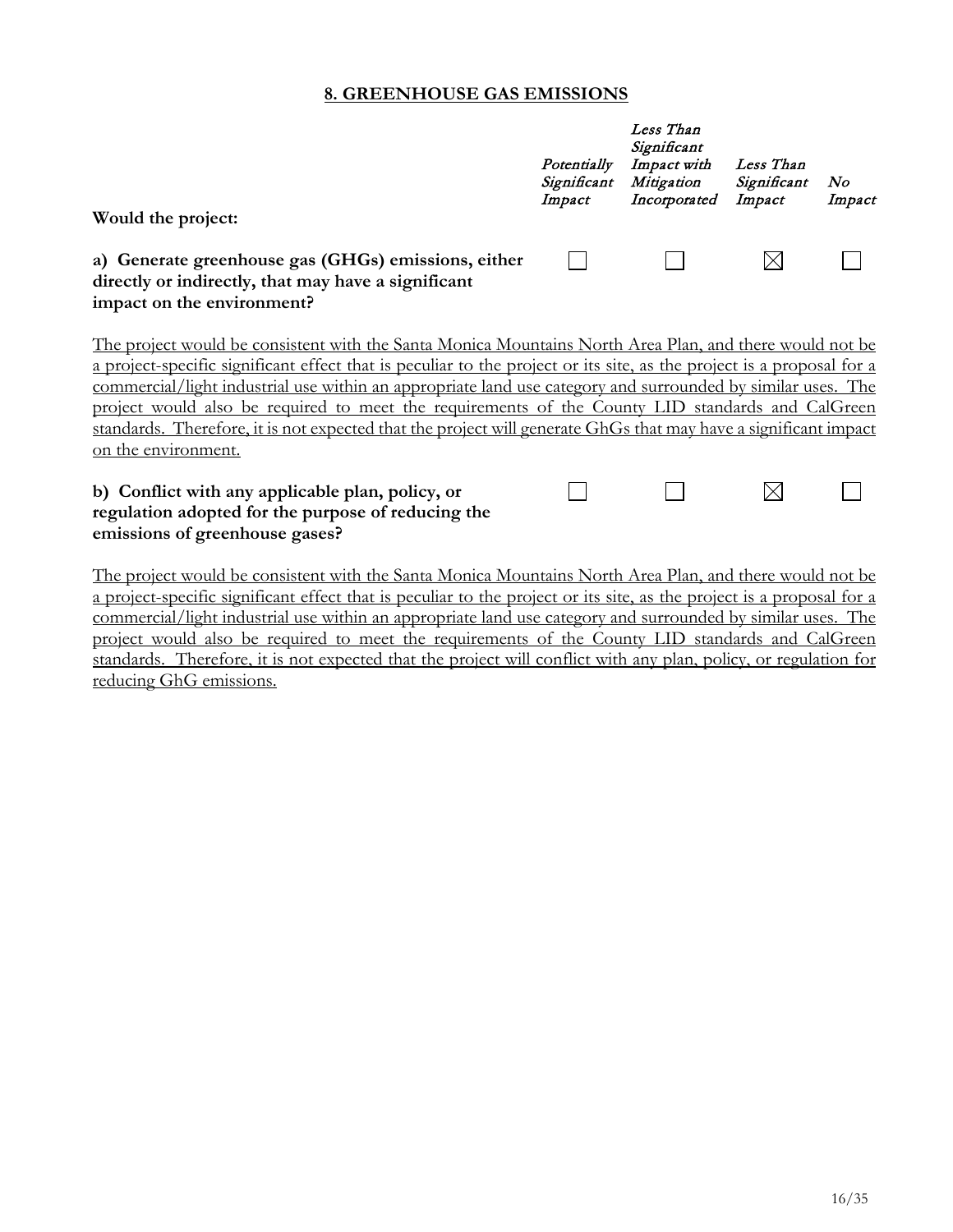#### **9. HAZARDS AND HAZARDOUS MATERIALS**

| Would the project:                                                                                                                                                                                                                                                                                                                                                                                                                                                                                                                                                                   | Potentially<br>Significant<br>Impact | Less Than<br>Significant<br>Impact with<br>Mitigation<br>Incorporated | Less Than<br>Significant<br>Impact | No<br>Impact |  |
|--------------------------------------------------------------------------------------------------------------------------------------------------------------------------------------------------------------------------------------------------------------------------------------------------------------------------------------------------------------------------------------------------------------------------------------------------------------------------------------------------------------------------------------------------------------------------------------|--------------------------------------|-----------------------------------------------------------------------|------------------------------------|--------------|--|
| a) Create a significant hazard to the public or the<br>environment through the routine transport, storage,<br>production, use, or disposal of hazardous materials?                                                                                                                                                                                                                                                                                                                                                                                                                   |                                      |                                                                       | $\times$                           |              |  |
| The project does not include the routine transportation, storage, production, use, or disposal of hazardous<br>materials, or the use of pressurized tanks. During the construction phase of the project, the project may<br>include minimal use of hazardous materials, such as solvents, paints, lubricants, and oils. Current local, state,<br>and Federal laws relating to the use, storage, and disposal of these materials make it unlikely that the project<br>would have a significant effect on the environment.                                                             |                                      |                                                                       |                                    |              |  |
| b) Create a significant hazard to the public or the<br>environment through reasonably foreseeable upset<br>and accident conditions involving the release of<br>hazardous materials or waste into the environment?                                                                                                                                                                                                                                                                                                                                                                    |                                      |                                                                       | $\times$                           |              |  |
| The project does not include the routine transportation, storage, production, use, or disposal of hazardous<br>materials, or the use of pressurized tanks. During the construction phase of the project, the project may<br>include minimal use of hazardous materials, such as solvents, paints, lubricants, and oils. Current local, state,<br>and Federal laws relating to the use, storage, and disposal of these materials make it unlikely that the project<br>would have a significant effect on the environment.                                                             |                                      |                                                                       |                                    |              |  |
| c) Emit hazardous emissions or handle hazardous or<br>acutely hazardous materials, substances, or waste<br>within one-quarter mile of sensitive land uses?                                                                                                                                                                                                                                                                                                                                                                                                                           |                                      |                                                                       | $\boxtimes$                        |              |  |
| The use of the project site will not generate a significant amount of hazardous emissions or handle hazardous<br>or acutely hazardous materials, substances or waste. During the construction phase of the project, the project<br>may have included minimal use of hazardous materials, such as solvents, paints, lubricants, and oils. Current<br>local, state, and Federal laws relating to the use, storage, and disposal of these materials make it unlikely that<br>the project would have a significant effect on the residences located within 1/4 mile of the project site. |                                      |                                                                       |                                    |              |  |
| d) Be located on a site which is included on a list of<br>hazardous materials sites compiled pursuant to<br>Government Code $\S$ 65962.5 and, as a result, would it<br>create a significant hazard to the public or the<br>environment?                                                                                                                                                                                                                                                                                                                                              |                                      |                                                                       |                                    | $\boxtimes$  |  |

The project site is not included on the CalEPA Hazardous Waste and Substance Sites List (Cortese List) or on the California Department of Toxic Substances Control EnviroStor database of clean-up sites and hazardous waste permitted facilities Sources: (http://www.dtsc.ca.gov/SiteCleanup/Cortese List.cfm); [\(http://www.envirostor.dtsc.ca.gov/public/\)](http://www.envirostor.dtsc.ca.gov/public/).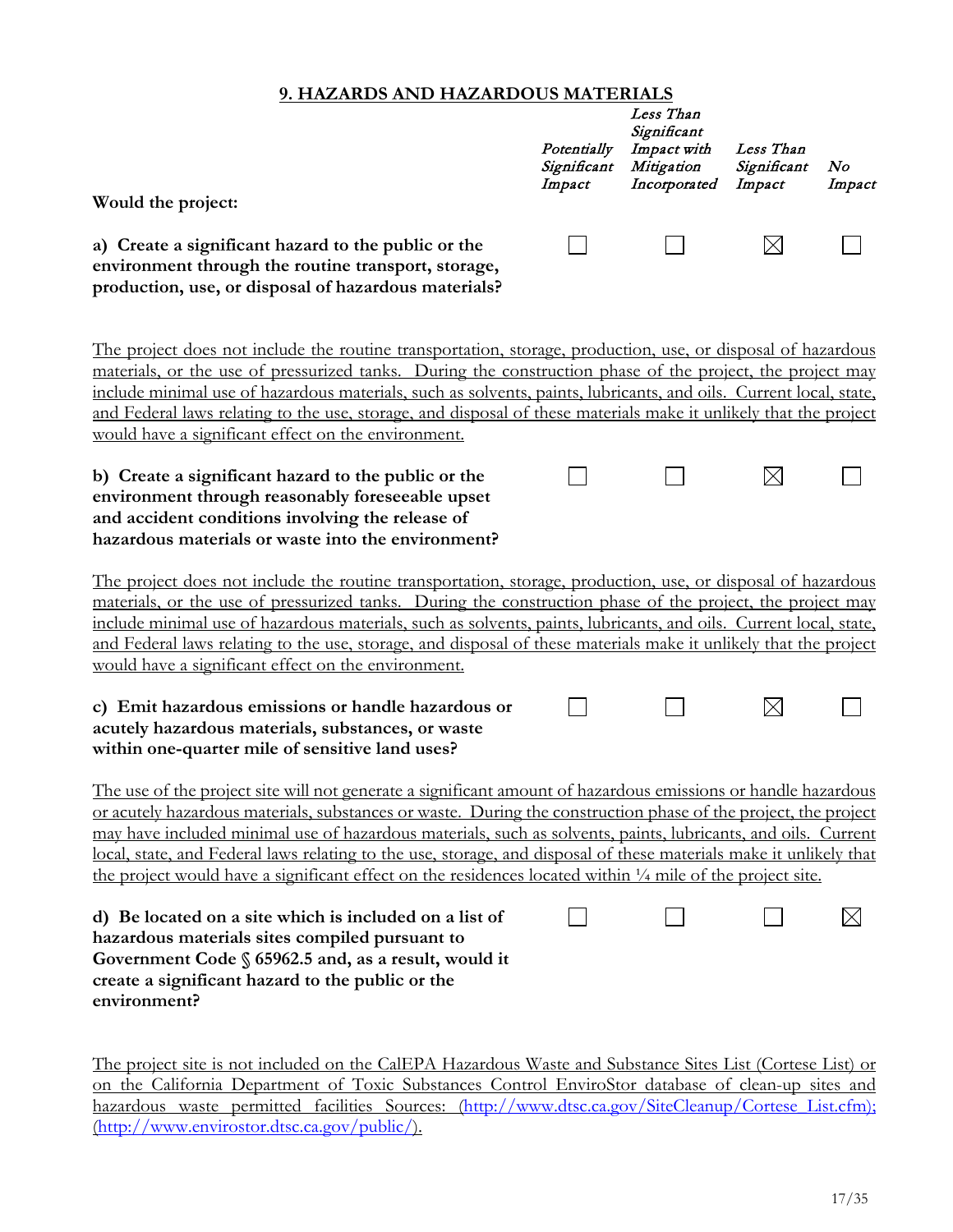| e) For a project located within an airport land use<br>plan, or where such a plan has not been adopted,<br>within two miles of a public airport or public use<br>airport, would the project result in a safety hazard or<br>excessive noise for people residing or working in the<br>project area?                          |  |             |  |
|-----------------------------------------------------------------------------------------------------------------------------------------------------------------------------------------------------------------------------------------------------------------------------------------------------------------------------|--|-------------|--|
| The project site is not located within an airport land use plan or within two miles of a public airport or public<br>use airport.                                                                                                                                                                                           |  |             |  |
| f) Impair implementation of, or physically interfere<br>with, an adopted emergency response plan or<br>emergency evacuation plan?                                                                                                                                                                                           |  |             |  |
| The construction of a guest ranch on an agriculturally-zoned property will not impair implementation of, or<br>physically interfere, with an adopted emergency response plan or emergency evacuation plan.<br>g) Expose people or structures to a significant risk of<br>loss, injury or death involving fires, because the |  |             |  |
| project is located:<br>i) within a high fire hazard area with inadequate<br>access?                                                                                                                                                                                                                                         |  | $\boxtimes$ |  |
| The Los Angeles County Fire Department has reviewed the project for compliance with access, fire flow,<br>fuel modification, and construction standards for Very High Fire Hazard Severity Zones and cleared it<br>for public hearing                                                                                       |  |             |  |
| ii) within an area with inadequate water and<br>pressure to meet fire flow standards?                                                                                                                                                                                                                                       |  | $\boxtimes$ |  |
| The Los Angeles County Fire Department has reviewed the project for compliance with access, fire flow,<br>fuel modification, and construction standards for Very High Fire Hazard Severity Zones and cleared it for<br>public hearing                                                                                       |  |             |  |
| iii) within proximity to land uses that have the<br>potential for dangerous fire hazard?                                                                                                                                                                                                                                    |  |             |  |
| The Los Angeles County Fire Department has reviewed the project for compliance with access, fire flow,<br>fuel modification, and construction standards for Very High Fire Hazard Severity Zones and cleared it<br>for public hearing. Surrounding land uses consist of residential/equestrian uses and vacant land.        |  |             |  |
| Does the proposed use constitute a potentially<br>h)<br>dangerous fire hazard?                                                                                                                                                                                                                                              |  | $\boxtimes$ |  |

The proposed use is guest ranch and would not constitute a potentially dangerous fire hazard, as it would comply with all requirements for habitable structures within a VHFHSZ.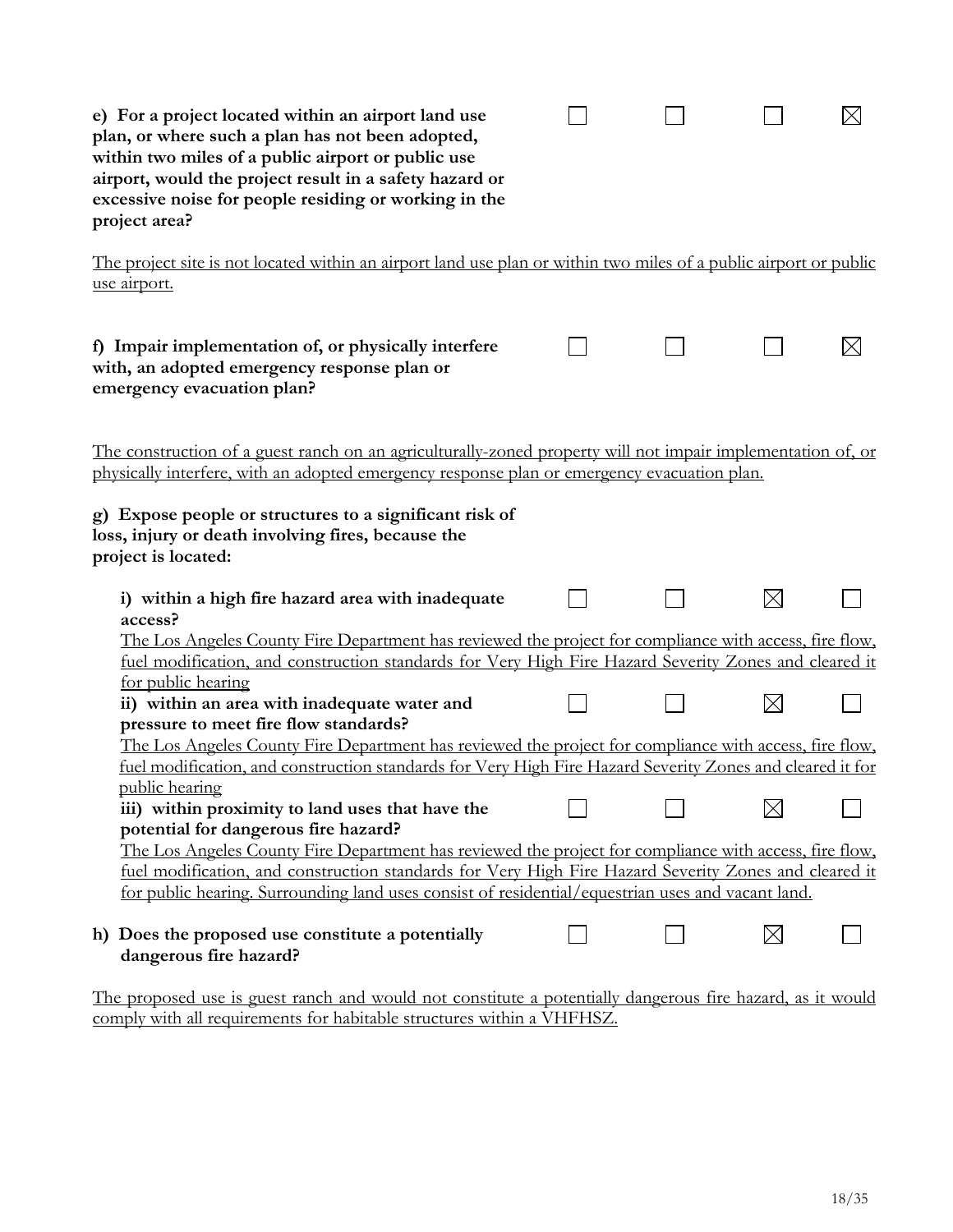#### **10. HYDROLOGY AND WATER QUALITY**

|                                                                                                                                                                                                                                                                                                                                                                                                                                                                                                                                                                                                                                                                                                                                         | Potentially<br>Significant<br>Impact | Less Than<br>Significant<br>Impact with<br>Mitigation<br>Incorporated | Less Than<br>Significant<br>Impact | No<br>Impact |
|-----------------------------------------------------------------------------------------------------------------------------------------------------------------------------------------------------------------------------------------------------------------------------------------------------------------------------------------------------------------------------------------------------------------------------------------------------------------------------------------------------------------------------------------------------------------------------------------------------------------------------------------------------------------------------------------------------------------------------------------|--------------------------------------|-----------------------------------------------------------------------|------------------------------------|--------------|
| Would the project:                                                                                                                                                                                                                                                                                                                                                                                                                                                                                                                                                                                                                                                                                                                      |                                      |                                                                       |                                    |              |
| a) Violate any water quality standards or waste<br>discharge requirements or otherwise substantially<br>degrade surface or groundwater quality?                                                                                                                                                                                                                                                                                                                                                                                                                                                                                                                                                                                         |                                      |                                                                       | $\boxtimes$                        |              |
| In unincorporated Los Angeles County, the proposed project would be required to comply with the<br>requirements of the Low-Impact Development Ordinance, as well as the requirements of the County's MS4<br>Permit (Municipal Separate Storm Sewer System), in order to control and minimize potentially polluted runoff.<br>Because all projects are required to comply with these requirements in order to obtain construction permits<br>and certificates of occupancy, the proposed project would not impact any nonpoint source requirements. The<br>location and percolation of the proposed onsite wastewater treatment system (OWTS) has also been cleared<br>by the Department of Public Health—Environmental Health Division. |                                      |                                                                       |                                    |              |
| b) Substantially deplete groundwater supplies or<br>interfere substantially with groundwater recharge such<br>that the project may impede sustainable groundwater<br>management of the basin?                                                                                                                                                                                                                                                                                                                                                                                                                                                                                                                                           |                                      |                                                                       | $\boxtimes$                        |              |
| <u>The project site would be served by a public water system and would not make use of local groundwater. Its</u><br>addition of impervious surfaces would be unlikely to affect aquifer recharge, as the project would be required<br>to comply with the requirements of the Low-Impact Development Ordinance, which requires the retention<br>of much resulting runoff on-site.                                                                                                                                                                                                                                                                                                                                                       |                                      |                                                                       |                                    |              |
| c) Substantially alter the existing drainage pattern of<br>the site or area, including through the alteration of a<br>Federal 100-year flood hazard area of County Capital<br>Flood floodplain; the alteration of the course of the<br>stream or river; or through the addition of impervious<br>surfaces, in a manner which would:                                                                                                                                                                                                                                                                                                                                                                                                     |                                      |                                                                       | $\boxtimes$                        |              |
| i.) Result in substantial erosion or siltation on-<br>or off-site?<br>$\mathbf{1}$ , $\mathbf{1}$ , $\mathbf{1}$ , $\mathbf{1}$ , $\mathbf{1}$ , $\mathbf{1}$ , $\mathbf{1}$ , $\mathbf{1}$ , $\mathbf{1}$ , $\mathbf{1}$ , $\mathbf{1}$ , $\mathbf{1}$ , $\mathbf{1}$ , $\mathbf{1}$ , $\mathbf{1}$ , $\mathbf{1}$ , $\mathbf{1}$ , $\mathbf{1}$ , $\mathbf{1}$ , $\mathbf{1}$ ,<br>$\sim$ $\sim$ $\sim$ $\sim$ $\sim$ $\sim$<br>11                                                                                                                                                                                                                                                                                                    |                                      |                                                                       | $\sim$ 1                           |              |

Project development would not substantially alter the existing drainage pattern of the site in a manner which would result in flooding, erosion, or siltation on-site or off-site. The will be required to submit an approved drainage plan and comply with all NPDES and MS4 requirements, and the impact of impervious surfaces would be lessened by the Los Angeles County Low Impact Development (LID) Ordinance, which requires the retention of stormwater on-site.

#### **ii.) Substantially increase the rate, amount, or depth of surface runoff in a manner which would result in flooding on- or offsite?**

Project development would not substantially alter the existing drainage pattern of the site in a manner which would result in flooding, erosion, or siltation on-site or off-site. The will be required to submit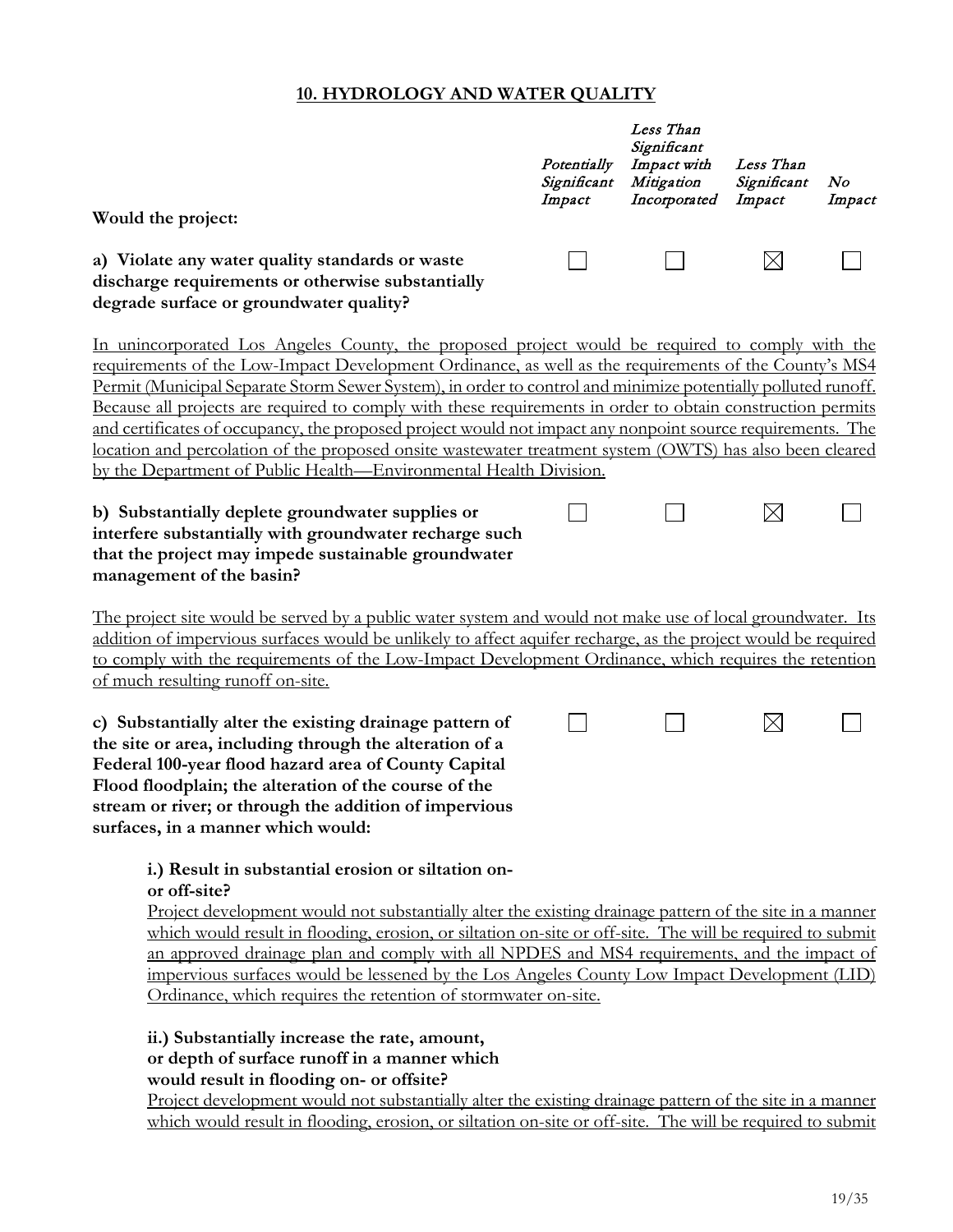| an approved drainage plan and comply with all NPDES and MS4 requirements, and the impact of<br>impervious surfaces would be lessened by the Los Angeles County Low Impact Development (LID)                                                                                                                                                                                                                                                                                                                                                                                                                                                                                                |  |             |             |
|--------------------------------------------------------------------------------------------------------------------------------------------------------------------------------------------------------------------------------------------------------------------------------------------------------------------------------------------------------------------------------------------------------------------------------------------------------------------------------------------------------------------------------------------------------------------------------------------------------------------------------------------------------------------------------------------|--|-------------|-------------|
| Ordinance, which requires the retention of stormwater on-site.                                                                                                                                                                                                                                                                                                                                                                                                                                                                                                                                                                                                                             |  |             |             |
| iii.) Create or contribute runoff water which<br>would exceed the capacity of existing or<br>planned stormwater drainage systems or<br>provide substantial additional sources of polluted runoff?<br>Project development would not substantially alter the existing drainage pattern of the site in a manner<br>which would result in flooding, erosion, or siltation on-site or off-site. The will be required to submit<br>an approved drainage plan and comply with all NPDES and MS4 requirements, and the impact of<br>impervious surfaces would be lessened by the Los Angeles County Low Impact Development (LID)<br>Ordinance, which requires the retention of stormwater on-site. |  |             |             |
| iv.) Impede or redirect flood flows which<br>would expose existing housing or other insurable<br>structures in a Federal 100-year flood hazard area<br>or County Capital Flood floodplain to a significant<br>risk or loss or damage involving flooding?                                                                                                                                                                                                                                                                                                                                                                                                                                   |  |             |             |
| No development is proposed within a mapped Federal or County floodplain.                                                                                                                                                                                                                                                                                                                                                                                                                                                                                                                                                                                                                   |  |             |             |
| d) Otherwise place structures in Federal 100-year<br>flood hazard or County Capital Flood floodplain areas<br>which would require additional flood proofing and<br>flood insurance requirements?                                                                                                                                                                                                                                                                                                                                                                                                                                                                                           |  |             |             |
| No development is proposed within a mapped Federal (FEMA) or County floodplain.                                                                                                                                                                                                                                                                                                                                                                                                                                                                                                                                                                                                            |  |             |             |
| e) Conflict with the Los Angeles County Low Impact<br>Development Ordinance (L.A. County Code, Title 22,<br>Ch. 12,84)?                                                                                                                                                                                                                                                                                                                                                                                                                                                                                                                                                                    |  | $\times$    |             |
| The project is required to the County's Low Impact Development ("LID") Ordinance.                                                                                                                                                                                                                                                                                                                                                                                                                                                                                                                                                                                                          |  |             |             |
| f) Use onsite wastewater treatment systems in areas<br>with known geological limitations (e.g. high<br>groundwater) or in close proximity to surface water<br>(including, but not limited to, streams, lakes, and<br>drainage course)?                                                                                                                                                                                                                                                                                                                                                                                                                                                     |  | $\boxtimes$ |             |
| <u>The proposed location and percolation of the project's onsite wastewater treatment system (OWTS) has been</u><br><u>reviewed and cleared by the Los Angeles County Department of Public Health—Environmental Health</u><br>Division.                                                                                                                                                                                                                                                                                                                                                                                                                                                    |  |             |             |
| g) In flood hazard, tsunami, or seiche zones, or risk<br>release of pollutants due to project inundation?                                                                                                                                                                                                                                                                                                                                                                                                                                                                                                                                                                                  |  |             | $\boxtimes$ |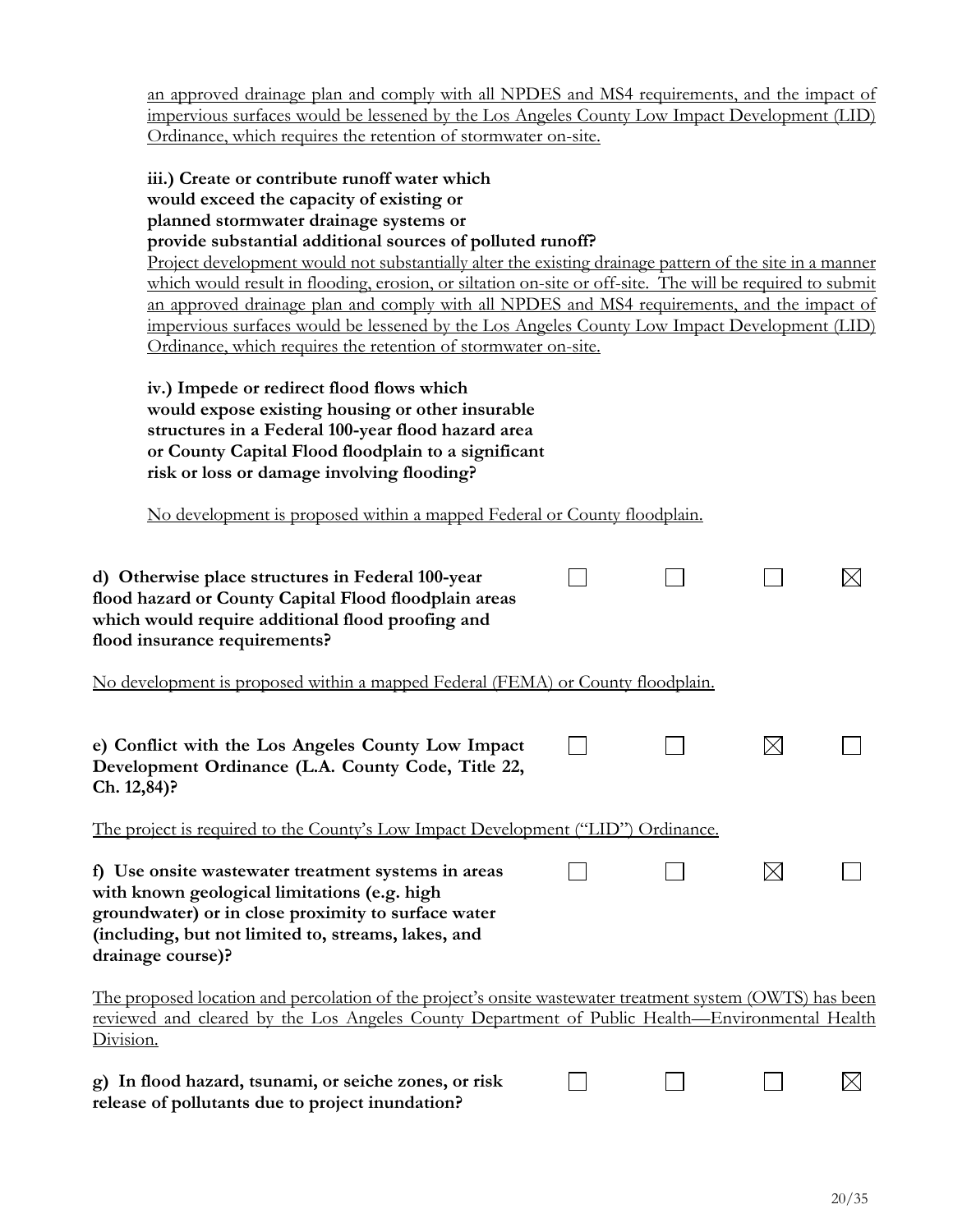The project site is not located within any mapped flood hazard, tsunami, seiche, or potential inundation areas.

| h) Conflict with or obstruct implementation of a water |  |  |
|--------------------------------------------------------|--|--|
| quality control plan or sustainable groundwater        |  |  |
| management plan?                                       |  |  |

The project site would be served by a public water system and would not make use of local groundwater. Its addition of impervious surfaces would be unlikely to affect aquifer recharge, as the project would be required to comply with the requirements of the Low-Impact Development Ordinance, which requires the retention of much resulting runoff on-site.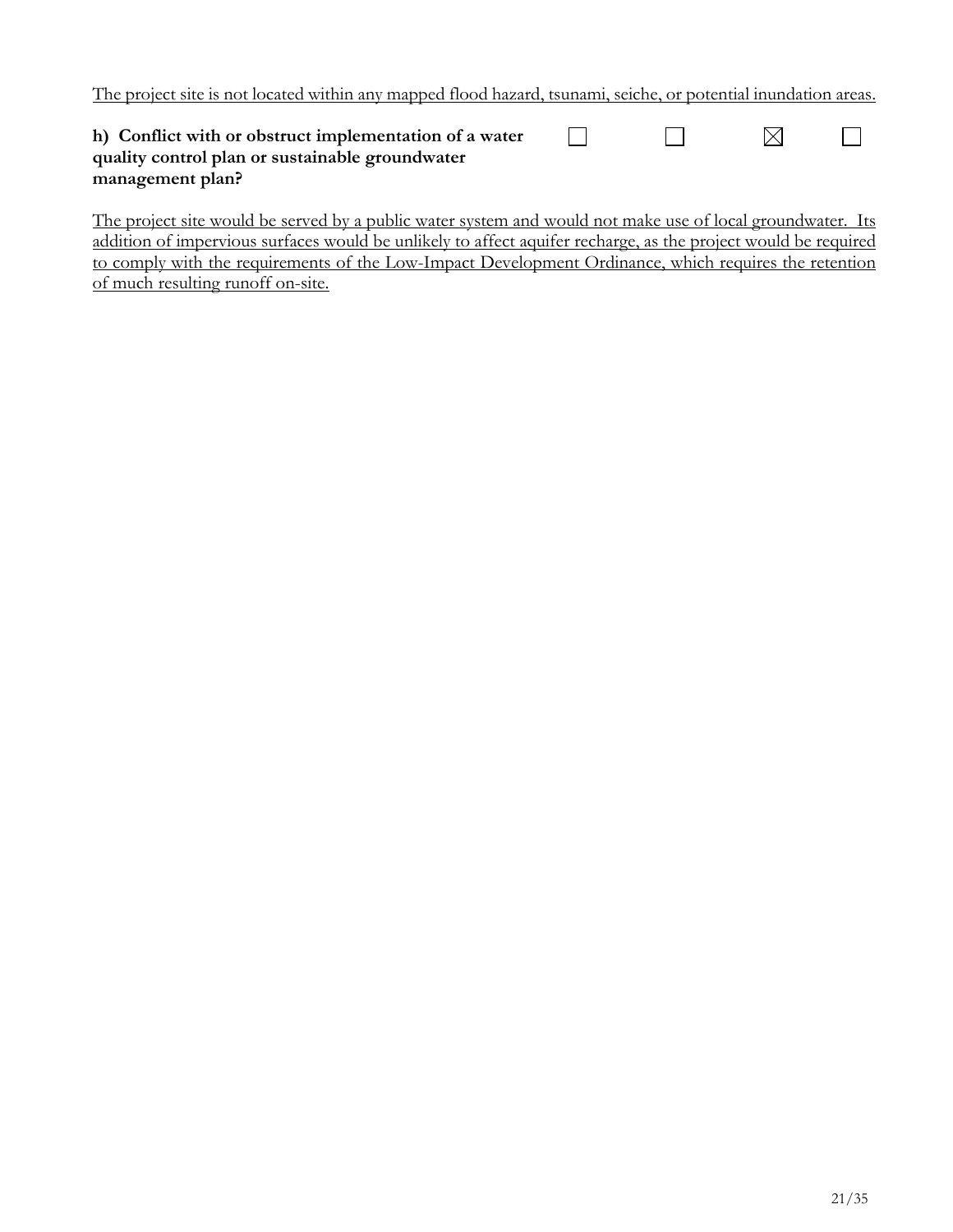#### **11. LAND USE AND PLANNING**

| Would the project:                                                                                                                                                                                                                                                                                                                                                                                                                                                                                                | Potentially<br>Significant<br>Impact | Less Than<br>Significant<br>Impact with<br>Mitigation<br>Incorporated | Less Than<br>Significant<br>Impact | No<br>Impact |
|-------------------------------------------------------------------------------------------------------------------------------------------------------------------------------------------------------------------------------------------------------------------------------------------------------------------------------------------------------------------------------------------------------------------------------------------------------------------------------------------------------------------|--------------------------------------|-----------------------------------------------------------------------|------------------------------------|--------------|
| a) Physically divide an established community?                                                                                                                                                                                                                                                                                                                                                                                                                                                                    |                                      |                                                                       | $\boxtimes$                        |              |
| The of a guest ranch on an agriculturally-zoned property would not result in a physical division of an<br>established community. The project does not require the construction of new freeways or rail lines or flood<br>control channels, and the project will conform to the existing street pattern.<br>b) Cause a significant environmental impact due to a<br>conflict with any County land use plan, policy, or<br>regulation adopted for the purpose of avoiding or<br>mitigating an environmental effect? |                                      |                                                                       | $\boxtimes$                        |              |
| The property has a land use category of N20 (Non-Urban—One dwelling unit/20 acres maximum) within<br>the Santa Monica Mountains North Area Plan. The land use designation indicates the project site is suitable<br>for the development of a guest ranch with a CUP.                                                                                                                                                                                                                                              |                                      |                                                                       |                                    |              |
| c) Conflict with the goals and policies of the General<br>Plan related to Hillside Management Areas or<br><b>Significant Ecological Areas?</b>                                                                                                                                                                                                                                                                                                                                                                    |                                      |                                                                       | $\boxtimes$                        |              |
| The nucleosed nucleot would not conflict with the Hillside Menecement Auge Oudineance no development is                                                                                                                                                                                                                                                                                                                                                                                                           |                                      |                                                                       |                                    |              |

The proposed project would not conflict with the Hillside Management Area Ordinance, no development is proposed on slopes with grades of more than 25%. The project is located within a Significant Ecological Area, and the applicant has applied for an SEA-CUP, which requires review of the project's compatibility with biological resources by the Significant Ecological Area Technical Advisory Committee (SEATAC).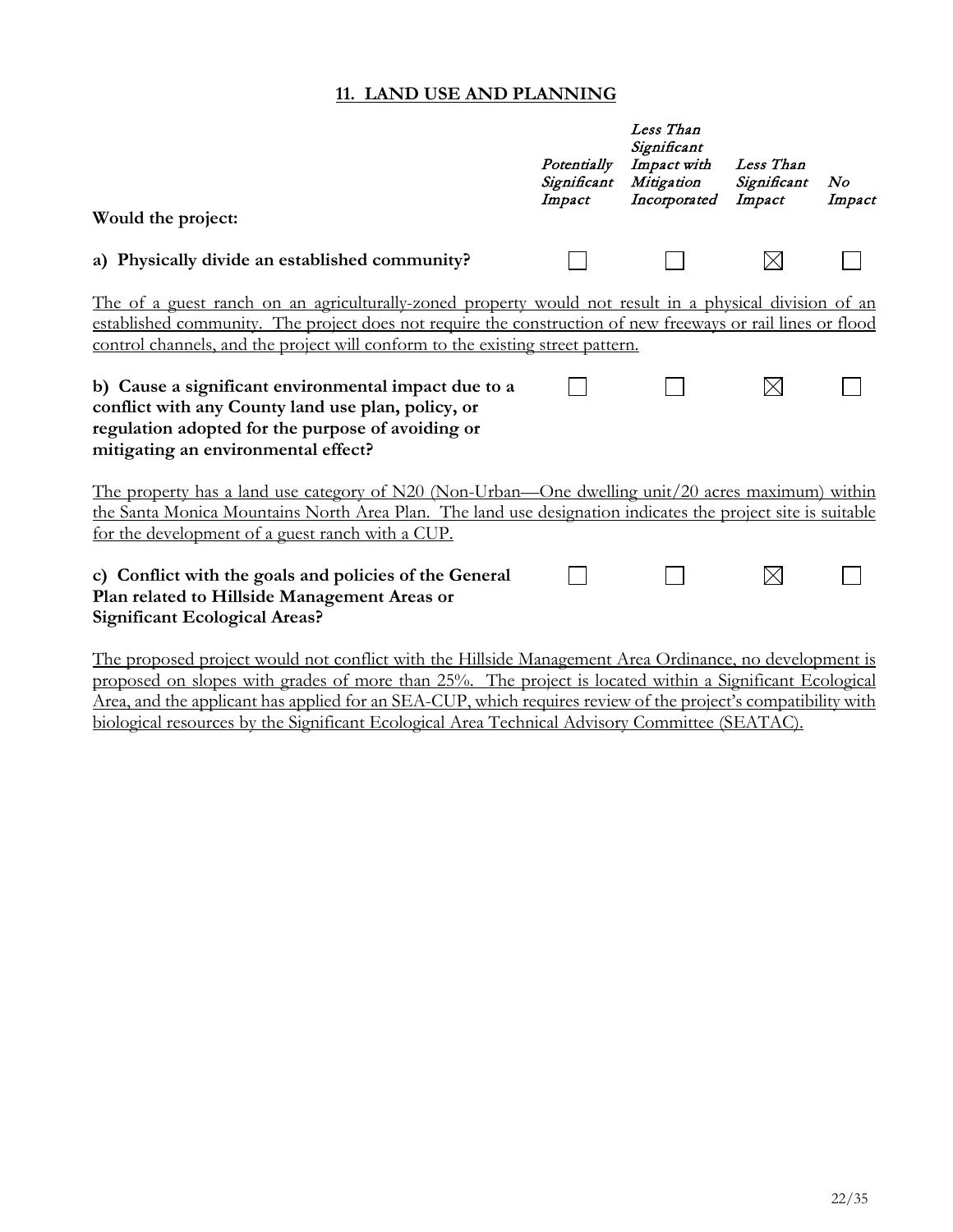#### **12. MINERAL RESOURCES**

| Would the project:                                                                                                                                                                                                    | Potentially<br>Significant<br>Impact | Less Than<br>Significant<br>Impact with<br>Mitigation<br>Incorporated | Less Than<br>Significant<br>Impact | No<br>Impact |
|-----------------------------------------------------------------------------------------------------------------------------------------------------------------------------------------------------------------------|--------------------------------------|-----------------------------------------------------------------------|------------------------------------|--------------|
| a) Result in the loss of availability of a known mineral<br>resource that would be of value to the region and the<br>residents of the state?                                                                          |                                      |                                                                       |                                    |              |
| The project will not result in the loss of availability of a known mineral resource, as the project site is not<br><u>identified as a mineral resource area on the Los Angeles County Natural Resource Areas map.</u> |                                      |                                                                       |                                    |              |
| b) Result in the loss of availability of a locally-<br>important mineral resource recovery site delineated on<br>a local general plan, specific plan or other land use<br>plan?                                       |                                      |                                                                       |                                    |              |

The project would not result in the loss of availability of a locally-important mineral resource recovery site, as the project site is not identified as a mineral resource area on the Los Angeles County Natural Resource Areas map.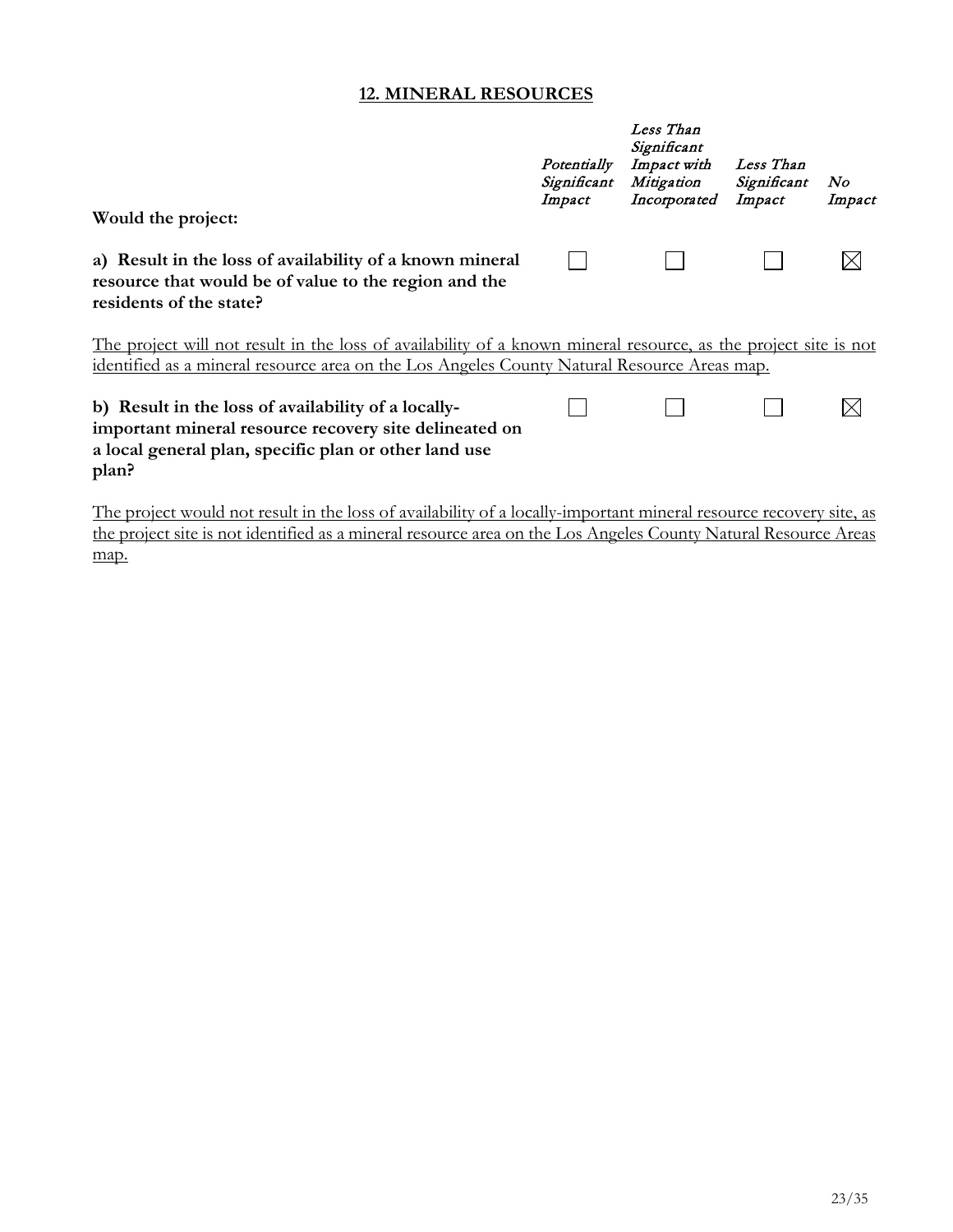#### **13. NOISE**

| Potentially<br>Significant<br>Impact | Less Than<br>Significant<br>Impact with<br>Mitigation<br>Incorporated | Less Than<br>Significant<br>Impact | No<br>Impact |
|--------------------------------------|-----------------------------------------------------------------------|------------------------------------|--------------|
|                                      |                                                                       |                                    |              |

**a) Generation of a substantial temporary or permanent increase in ambient noise levels in the vicinity of the project in excess of standards established in the County General Plan or noise ordinance (Los Angeles County Code, Title 12, Chapter 12.08), or applicable standards of other agencies?**

**Would the project result in:**

The project would not result in exposure of persons to, or generation of, noise levels in excess of standards established in the County Noise Ordinance or the Santa Monica Mountains Local Coastal Program Noise Element. As part of its operation, one exterior special events per calendar month is proposed to occur from 8:00 a.m. to 10:00 p.m. The project itself would be located approximately 850 feet from the nearest residential uses to the west. The project will conform to the Title 12 Chapter 12.08 ("Noise Control Ordinance") of the Los Angeles County Code, which provides a maximum exterior noise level of 45 decibels (dB) between 10:00 p.m. and 7:00 a.m. (nighttime) and 50 dB from 7:00 a.m. to 10 p.m. (daytime) in Noise Zone II (residential areas). The project site will not create noise in excess of these limits, nor will residents of the project be exposed to noise in excess of these limits. The Noise Control Ordinance regulates construction noise and the hours of operation of mobile construction equipment. Due to conditions of approval that require noise monitoring and a good neighbor system for sound disturbance, the environmental effect would be less than significant.

#### $\boxtimes$ **b) Generation of excessive groundborne vibration or**   $\Box$ **groundborne noise levels?**

The project would not generate excessive groundborne vibration or groundborne noise levels, and it would not expose sensitive receptors to excessive noise levels. There are no schools, hospitals, or senior citizen facilities within several miles of the project site. The project will conform to the Title 12 Chapter 12.08 ("Noise Control Ordinance") of the Los Angeles County Code, which provides a maximum exterior noise level of 45 decibels (dB) between 10:00 p.m. and 7:00 a.m. (nighttime) and 50 dB from 7:00 a.m. to 10 p.m. (daytime) in Noise Zone II (residential areas).

| c) For a project located within the vicinity of a private |  |  |
|-----------------------------------------------------------|--|--|
| airstrip or an airport land use plan or, where such a     |  |  |
| plan has not been adopted, within two miles of a          |  |  |
| public airport or public use airport, would the project   |  |  |
| expose people residing or working in the project area     |  |  |
| to excessive noise levels?                                |  |  |

The project site is not located within an airport land use plan or within two miles of a private airstrip, public airport, or public use airport**.**

 $\Box$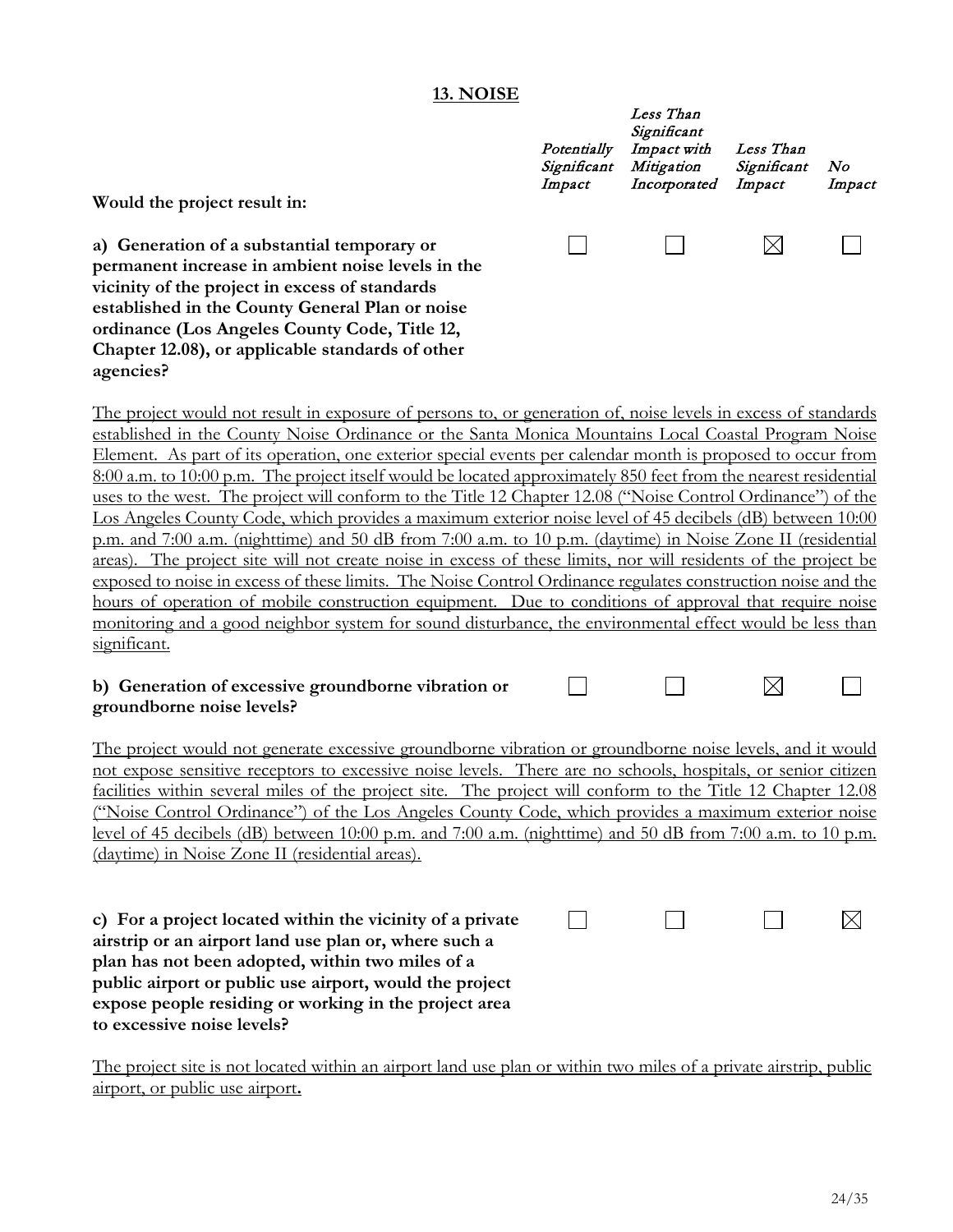## **14. POPULATION AND HOUSING**

| Would the project:                                                                                                                                                                                                 | Potentially<br>Significant<br>Impact | Less Than<br>Significant<br>Impact with<br>Mitigation<br>Incorporated | Less Than<br>Significant<br>Impact | No<br>Impact |
|--------------------------------------------------------------------------------------------------------------------------------------------------------------------------------------------------------------------|--------------------------------------|-----------------------------------------------------------------------|------------------------------------|--------------|
| a) Induce substantial population growth in an area,<br>either directly (for example, by proposing new homes<br>and businesses) or indirectly (for example, through<br>extension of roads or other infrastructure)? |                                      |                                                                       |                                    |              |
| The project would not induce substantial population growth in the area, as only one guest ranch is proposed,<br>and no infrastructure will be extended beyond its current limits.                                  |                                      |                                                                       |                                    |              |
| b) Displace substantial numbers of existing people or<br>housing, especially affordable housing, necessitating<br>the construction of replacement housing elsewhere?                                               |                                      |                                                                       |                                    |              |

The project would not displace substantial numbers of existing people or housing, including affordable housing, necessitating the construction of replacement housing elsewhere. The project would displace only the use of the single-family residence currently onsite.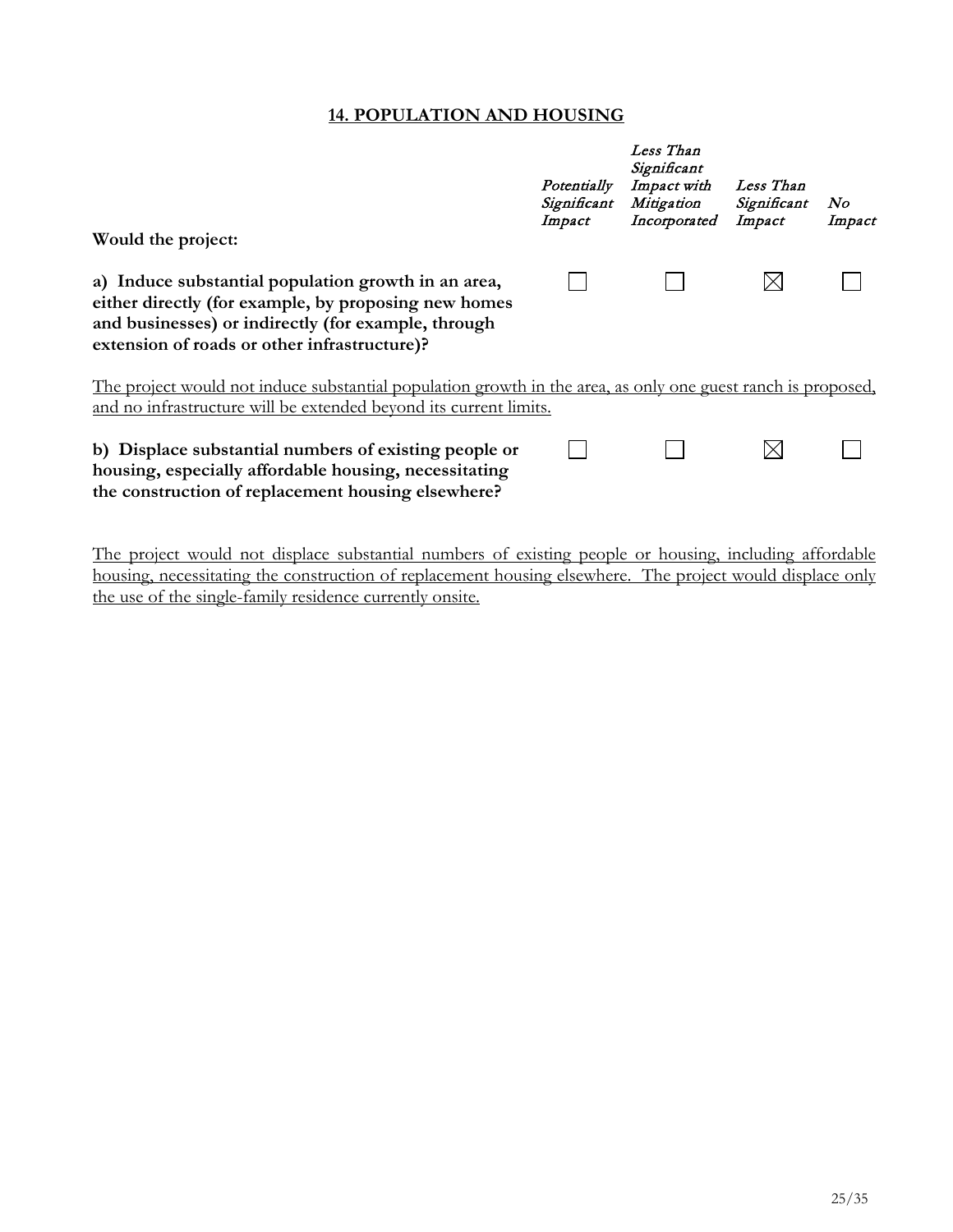#### **15. PUBLIC SERVICES**

|                                                                                                                                                                                                                                                                                                                                                                                                                                    | Potentially<br>Significant<br>Impact | Less Than<br>Significant<br>Impact with<br>Mitigation<br>Incorporated | Less Than<br>Significant<br>Impact | No<br>Impact |
|------------------------------------------------------------------------------------------------------------------------------------------------------------------------------------------------------------------------------------------------------------------------------------------------------------------------------------------------------------------------------------------------------------------------------------|--------------------------------------|-----------------------------------------------------------------------|------------------------------------|--------------|
| a) Would the project create capacity or service level<br>problems, or result in substantial adverse physical<br>impacts associated with the provision of new or<br>physically altered governmental facilities, the<br>construction of which could cause significant<br>environmental impacts, in order to maintain<br>acceptable service ratios, response times or other<br>performance objectives for any of the public services: |                                      |                                                                       |                                    |              |
| Fire protection?                                                                                                                                                                                                                                                                                                                                                                                                                   |                                      |                                                                       |                                    |              |
| The Fire Department has not indicated any significant effects on fire response time, service level, or facilities.<br>The responsible Los Angeles County Fire Station (#65) is about four miles to the northeast of the project<br>site. No additional fire facilities are required for this project.                                                                                                                              |                                      |                                                                       |                                    |              |
| <b>Sheriff protection?</b>                                                                                                                                                                                                                                                                                                                                                                                                         |                                      |                                                                       | $\times$                           |              |
| The project would not create capacity or service level problems or result in substantial adverse physical<br>impacts. The project site is approximately five miles to the southwest of the Malibu/Lost Hills Sheriff's<br>Station. The proposed project will add some additional customers and employees to the vicinity but not<br>enough to substantially reduce service ratios.                                                 |                                      |                                                                       |                                    |              |
| Schools?                                                                                                                                                                                                                                                                                                                                                                                                                           |                                      |                                                                       |                                    | $\times$     |
| <u>The project site is located within the Las Virgenes Unified School District. No population would be added</u><br>to the school district.                                                                                                                                                                                                                                                                                        |                                      |                                                                       |                                    |              |
| Parks?                                                                                                                                                                                                                                                                                                                                                                                                                             |                                      |                                                                       |                                    |              |
| No population would be added by the project, so it would not result in a need for additional parkland or the<br>overutilization of existing parkland.                                                                                                                                                                                                                                                                              |                                      |                                                                       |                                    |              |
| Libraries?                                                                                                                                                                                                                                                                                                                                                                                                                         |                                      |                                                                       |                                    | $\boxtimes$  |
| No population would be added by the project, so it would not diminish the capacity of the Los Angeles<br>County Public Library to serve the project site and the surrounding community.                                                                                                                                                                                                                                            |                                      |                                                                       |                                    |              |
| Other public facilities?                                                                                                                                                                                                                                                                                                                                                                                                           |                                      |                                                                       |                                    |              |
| The project is not perceived to create capacity or service level problems or result in substantial adverse physical<br>impacts for any other public facility.                                                                                                                                                                                                                                                                      |                                      |                                                                       |                                    |              |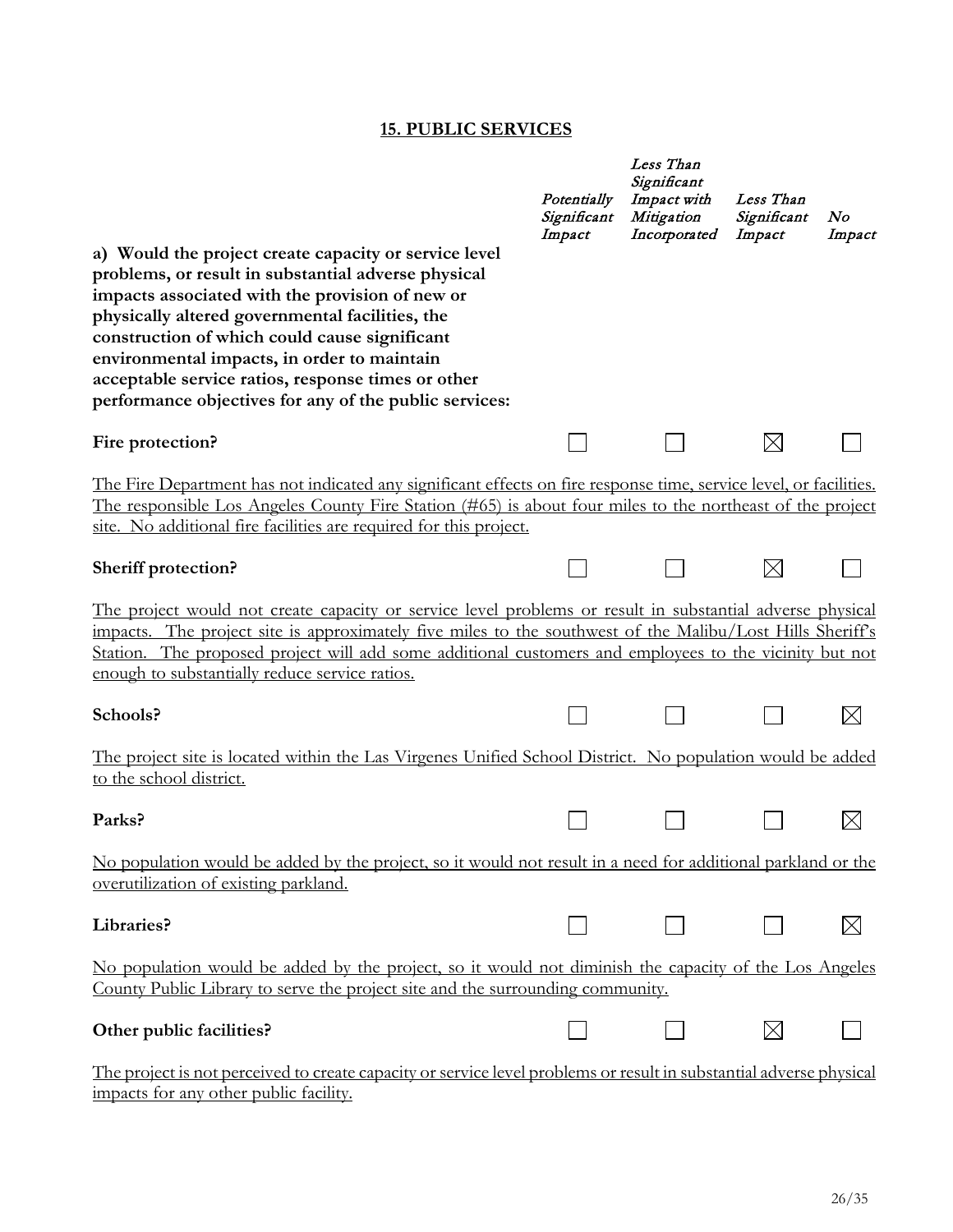### **16. RECREATION**

| a) Would the project increase the use of existing<br>neighborhood and regional parks or other recreational<br>facilities such that substantial physical deterioration of<br>the facility would occur or be accelerated?                                                                                                                                 | Potentially<br>Significant<br>Impact | Less Than<br>Significant<br>Impact with<br>Mitigation<br>Incorporated | Less Than<br>Significant<br>Impact | N o<br>Impact |
|---------------------------------------------------------------------------------------------------------------------------------------------------------------------------------------------------------------------------------------------------------------------------------------------------------------------------------------------------------|--------------------------------------|-----------------------------------------------------------------------|------------------------------------|---------------|
| Review of the project by the Los Angeles County Department of Parks and Recreation ("Parks and<br>Recreation") has not indicated that the project would increase the use of existing neighborhood and regional<br>parks or other recreational facilities such that substantial physical deterioration of the facility would occur or<br>be accelerated. |                                      |                                                                       |                                    |               |
| b) Does the project include neighborhood and<br>regional parks, multi-use trails or other recreational<br>facilities or require the construction or expansion of<br>such facilities which might have an adverse physical<br>effect on the environment?                                                                                                  |                                      |                                                                       |                                    | $\times$      |
| No new trails or parks are proposed as part of the project.                                                                                                                                                                                                                                                                                             |                                      |                                                                       |                                    |               |
| c) Would the project interfere with regional open<br>space connectivity?                                                                                                                                                                                                                                                                                |                                      |                                                                       | $\boxtimes$                        |               |
| The conversion of a single-family residence to a guest ranch on an agriculturally-zoned property would not<br>interfere with regional open space connectivity in any significant way. The project site is already developed                                                                                                                             |                                      |                                                                       |                                    |               |

with a residence, driveway, and some agricultural uses.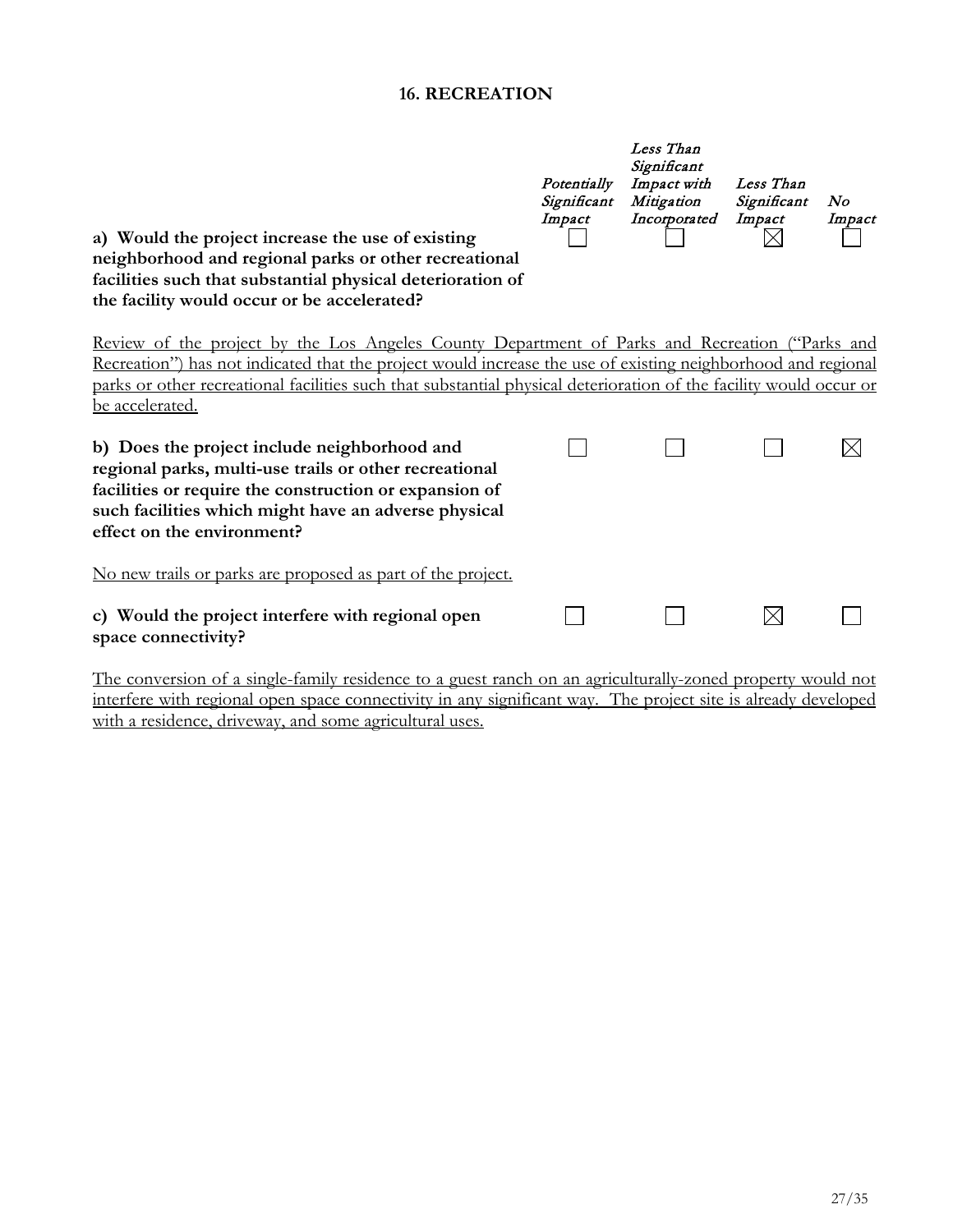#### **17. TRANSPORTATION**

| Would the project:                                                                                                                                                                                                                                                                                                                                                                                                                                                                            | Potentially<br>Significant<br>Impact | Less Than<br>Significant<br>Impact with<br>Mitigation<br>Incorporated | Less Than<br>Significant<br>Impact | N o<br>Impact |
|-----------------------------------------------------------------------------------------------------------------------------------------------------------------------------------------------------------------------------------------------------------------------------------------------------------------------------------------------------------------------------------------------------------------------------------------------------------------------------------------------|--------------------------------------|-----------------------------------------------------------------------|------------------------------------|---------------|
|                                                                                                                                                                                                                                                                                                                                                                                                                                                                                               |                                      |                                                                       |                                    |               |
| a) Conflict with an applicable plan, ordinance, or<br>policy addressing the circulation system, including<br>transit, roadway, bicycle, and pedestrian facilities?                                                                                                                                                                                                                                                                                                                            |                                      |                                                                       | $\times$                           |               |
| The project would not conflict with any applicable plan, ordinance, or policy addressing the circulation system.                                                                                                                                                                                                                                                                                                                                                                              |                                      |                                                                       |                                    |               |
| The addition of a small guest ranch on an agriculturally-zoned property would not have a significant impact                                                                                                                                                                                                                                                                                                                                                                                   |                                      |                                                                       |                                    |               |
| on any transportation plan, ordinance, or policy.                                                                                                                                                                                                                                                                                                                                                                                                                                             |                                      |                                                                       |                                    |               |
| b) Conflict with or be inconsistent with CEQA<br>Guidelines section 15064.3, subdivision (b)?                                                                                                                                                                                                                                                                                                                                                                                                 |                                      |                                                                       | $\times$                           |               |
| The project entails the conversion of a single-family residence to a small guest ranch. The traffic impacts of<br>the project have been reviewed and cleared by the Los Angeles County Department of Public Works ("DPW")<br>and is not anticipated to significantly local vehicles miles travelled ("VMT"). No traffic impact analysis was<br>required by DPW.                                                                                                                               |                                      |                                                                       |                                    |               |
| c) Substantially increase hazards due to a road design<br>feature (e.g., sharp curves or dangerous intersections)<br>or incompatible uses (e.g., farm equipment)?                                                                                                                                                                                                                                                                                                                             |                                      |                                                                       | $\boxtimes$                        |               |
| The project does not entail creating sharp curves or dangerous intersections or incompatible uses. The<br>Department of Public Works has reviewed the project's access and line-of-site studies and cleared the project<br>for public hearing. Further, it is a condition of approval that the project provide a southbound left-turn lane<br>for Kanan Road. Therefore, there will be no increased hazards due to design features, and the overall impact<br>would be less than significant. |                                      |                                                                       |                                    |               |
| d) Result in inadequate emergency access?                                                                                                                                                                                                                                                                                                                                                                                                                                                     |                                      |                                                                       |                                    |               |
| The proposed project of constructing a guest ranch would not block or provide inadequate emergency access                                                                                                                                                                                                                                                                                                                                                                                     | $\sim$ $\sim$                        |                                                                       |                                    |               |

for the project itself or make existing emergency access to off-site properties inadequate. Emergency access has been reviewed and cleared by the Los Angeles County Fire Department.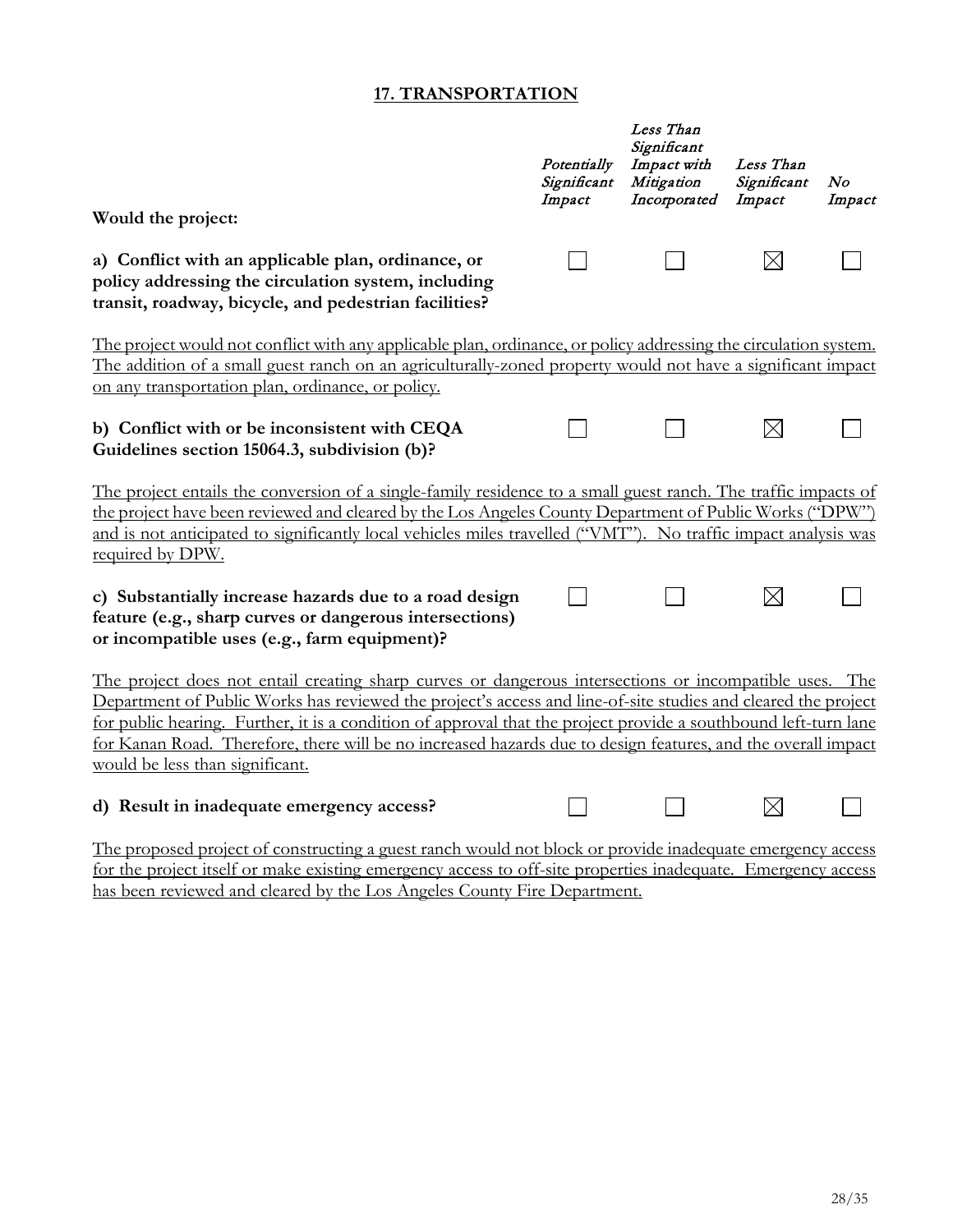#### **18. TRIBAL CULTURAL RESOURCES**

|                                                                                                                                                                                                                                                                                                                                                                                                                                               | Potentially<br>Significant<br>Impact | Less Than<br>Significant<br>Impact with<br>Mitigation<br>Incorporated | Less Than<br>Significant<br>Impact | $N$ o<br>Impact |
|-----------------------------------------------------------------------------------------------------------------------------------------------------------------------------------------------------------------------------------------------------------------------------------------------------------------------------------------------------------------------------------------------------------------------------------------------|--------------------------------------|-----------------------------------------------------------------------|------------------------------------|-----------------|
| a) Would the project cause a substantial adverse<br>change in the significance of a tribal cultural resource,<br>defined in Public Resources Code §21074 as either a<br>site, feature, place, cultural landscape that is<br>geographically defined in terms of the size and scope<br>of the landscape, sacred place, or object with cultural<br>value to a California Native American tribe, and that<br>is:                                  |                                      |                                                                       |                                    |                 |
| i) Listed or eligible for listing in the California<br>Register of Historical Resources, or in a local<br>register of historical resources as defined in Public<br>Resources Code $\S$ 5020.1(k), or                                                                                                                                                                                                                                          |                                      |                                                                       |                                    |                 |
| <u>The project site is not listed or eligible for listing in any known register of historical resources. The site</u><br>does not contain any objects or structures or known historical, cultural or archeological value.                                                                                                                                                                                                                     |                                      |                                                                       |                                    |                 |
| ii) A resource determined by the lead agency, in<br>its discretion and supported by substantial<br>evidence, to be significant pursuant to criteria set<br>forth in subdivision (c) of Public Resources Code $\mathcal S$<br>5024.1. In applying the criteria set forth in<br>subdivision (c) of Public Resources Code § 5024.1,<br>the lead agency shall consider the significance of<br>the resource to a California Native American tribe. |                                      |                                                                       | $\boxtimes$                        |                 |
| The preject air is not trouve to contain ony resource considered significant by a Colifornia Nature                                                                                                                                                                                                                                                                                                                                           |                                      |                                                                       |                                    |                 |

The project site is not known to contain any resource considered significant by a California Native American tribe. A consultation was sent at least 30 days prior to the Gabrieleno-Tongva Tribe (Gabrieleno Band of Mission Indians) for commentary on this issue. No response has been received.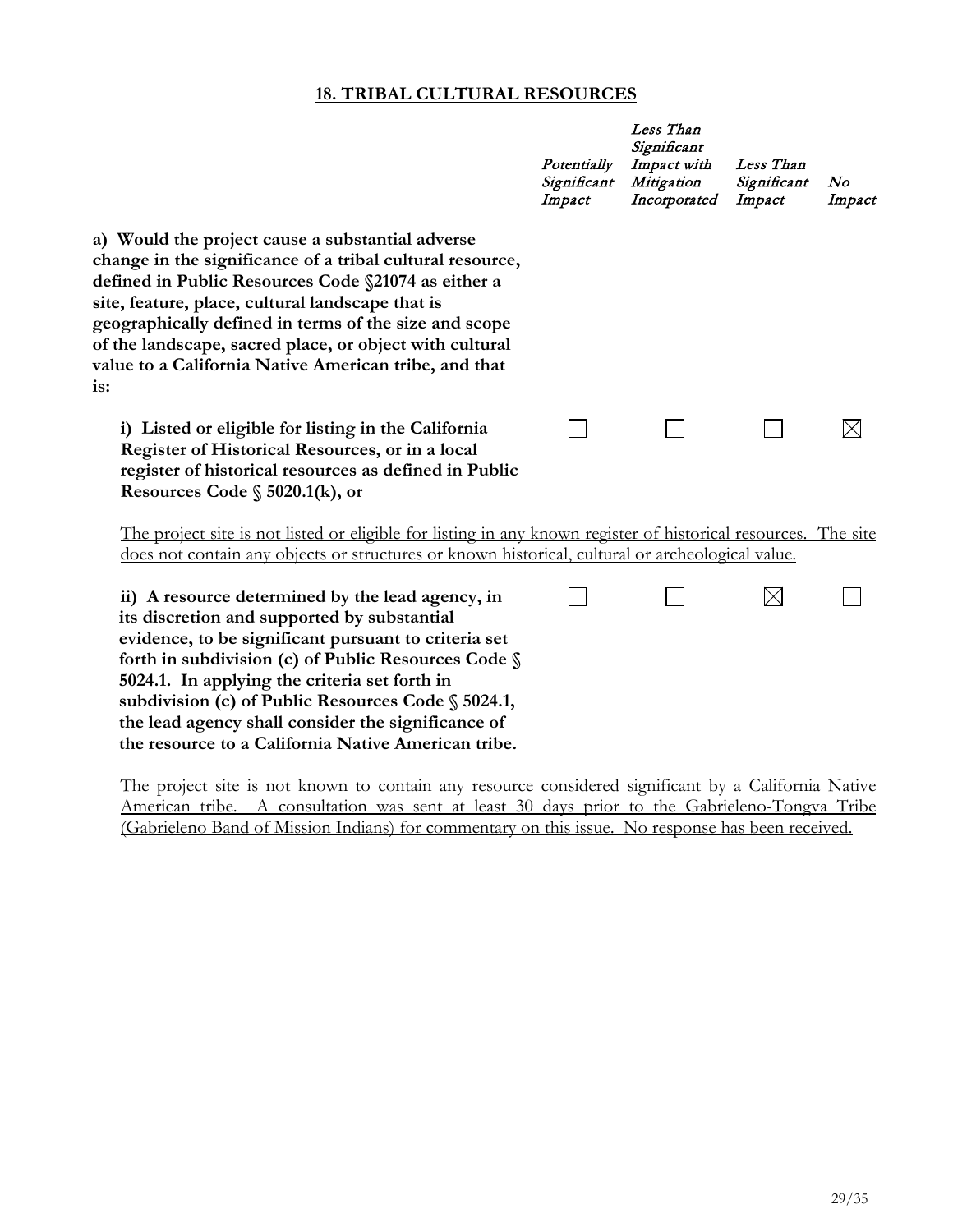#### **19. UTILITIES AND SERVICE SYSTEMS**

|                                                                                                                                                                                                                                                                                                                                                            | Potentially<br>Significant<br>Impact | Less Than<br>Significant<br>Impact with<br>Mitigation<br>Incorporated | Less Than<br>Significant<br>Impact | N o<br>Impa<br>ct |
|------------------------------------------------------------------------------------------------------------------------------------------------------------------------------------------------------------------------------------------------------------------------------------------------------------------------------------------------------------|--------------------------------------|-----------------------------------------------------------------------|------------------------------------|-------------------|
| Would the project:                                                                                                                                                                                                                                                                                                                                         |                                      |                                                                       |                                    |                   |
| a) Require or result in the relocation or construction<br>of new or expanded water, wastewater treatment,<br>storm water drainage, electric power, natural gas, or<br>telecommunications facilities, the construction of<br>which could cause significant environmental effects?                                                                           |                                      |                                                                       | $\boxtimes$                        |                   |
| The project site is already served by water, storm water drainage, electric power, natural gas, and                                                                                                                                                                                                                                                        |                                      |                                                                       |                                    |                   |
| telecommunications facilities. The conversion of the existing single-family residence into a guest ranch is<br>not likely to require new or expanded infrastructure facilities.                                                                                                                                                                            |                                      |                                                                       |                                    |                   |
| b) Have sufficient water supplies available to serve<br>the project and reasonably foreseeable future<br>development during normal, dry, and multiple dry<br>years?                                                                                                                                                                                        |                                      |                                                                       | $\boxtimes$                        |                   |
| The project will have sufficient reliable water supplies available to serve the project demands from existing<br>entitlements and resources. The project site is currently served by the Las Virgenes Municipal Water District<br>has received a conditional statement letter from the district agreeing to serve the project site in its new<br>capacity. |                                      |                                                                       |                                    |                   |
| c) Result in a determination by the wastewater<br>treatment provider which serves or may serve the<br>project that it has adequate capacity to serve the<br>project's projected demand in addition to the<br>provider's existing conditions?                                                                                                               |                                      |                                                                       |                                    |                   |
| The project will utilize an onsite wastewater treatment system (OWTS) and will not connect to a wastewater<br><u>treatment provider. The project would install a commercial-grade OWTS per the requirements of the</u><br>Department of Public Health—Environmental Health Division.                                                                       |                                      |                                                                       |                                    |                   |
| f) Generate solid waste in excess of State or local<br>standards, or in excess of the capacity of local<br>infrastructure, or otherwise impair the attainment of<br>solid waste reduction goals?                                                                                                                                                           |                                      |                                                                       | $\boxtimes$                        |                   |
| Development at the proposed density at this location is planned for under the existing Los Angeles County<br>Regional Waste Management Plan. Due to the small scale of the proposed project, the proposal to construct<br>one small guest ranch should not significantly impact solid waste disposal capacity.                                             |                                      |                                                                       |                                    |                   |
| g) Comply with federal, state, and local management<br>and reduction statutes and regulations related to solid<br>waste?                                                                                                                                                                                                                                   |                                      |                                                                       | $\times$                           |                   |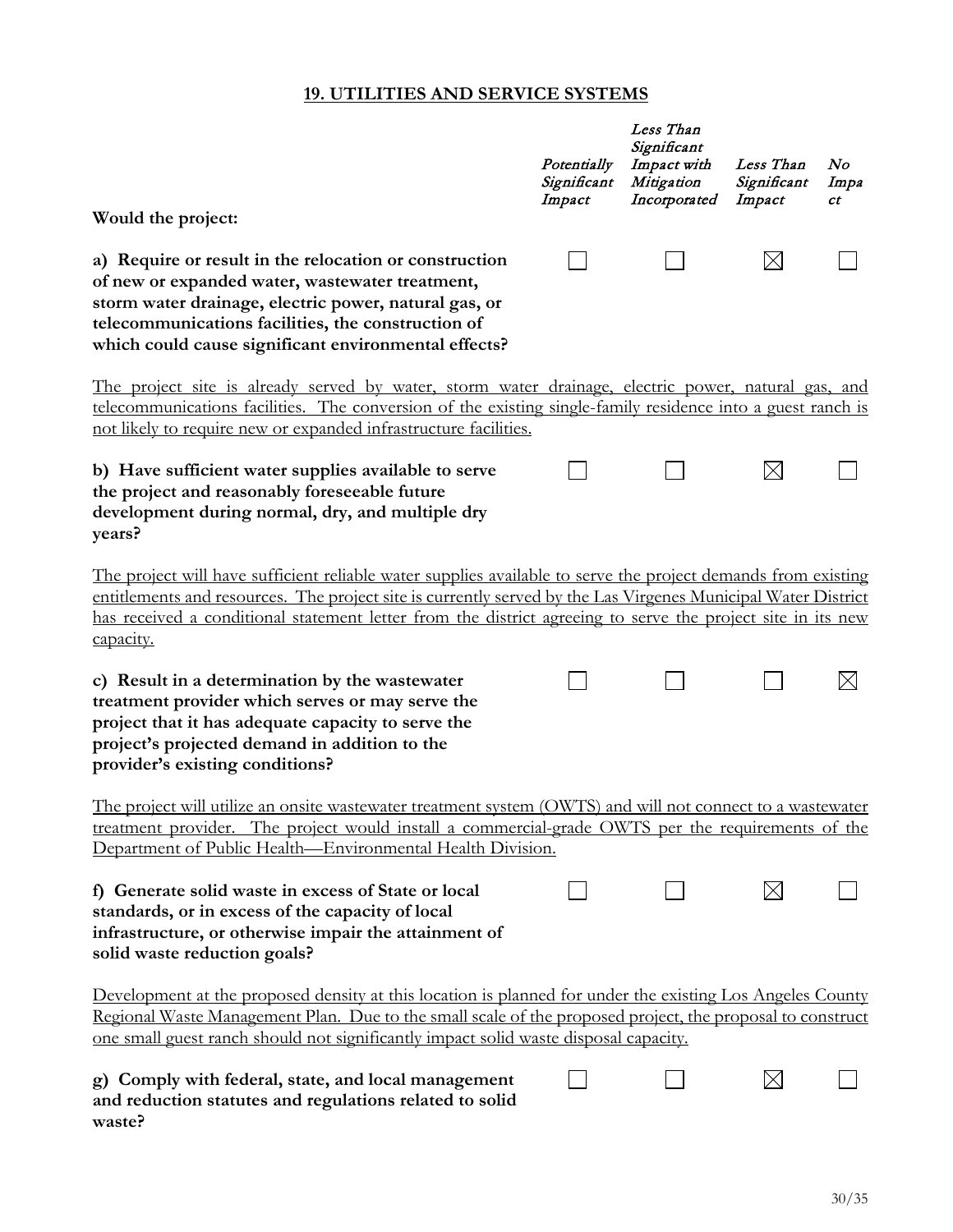The project would be required to comply with federal, state, and local statues and regulations related to solid waste. The California Integrated Waste Management Act of 1989 requires the County of Los Angeles to attain specific waste diversion goals. In addition, the California Solid Waste Reuse and Recycling Access Act of 1991 mandates that expanded or new development projects to incorporate storage areas for recycling bins into the existing design. The project will include sustainable elements to ensure compliance with all federal, state, and local statutes and regulations related to solid waste. It is anticipated that these project elements will comply with federal, state, and local statutes and regulations to reduce the amount of solid waste. The project will not displace an existing or proposed waste disposal, recycling, or diversion site.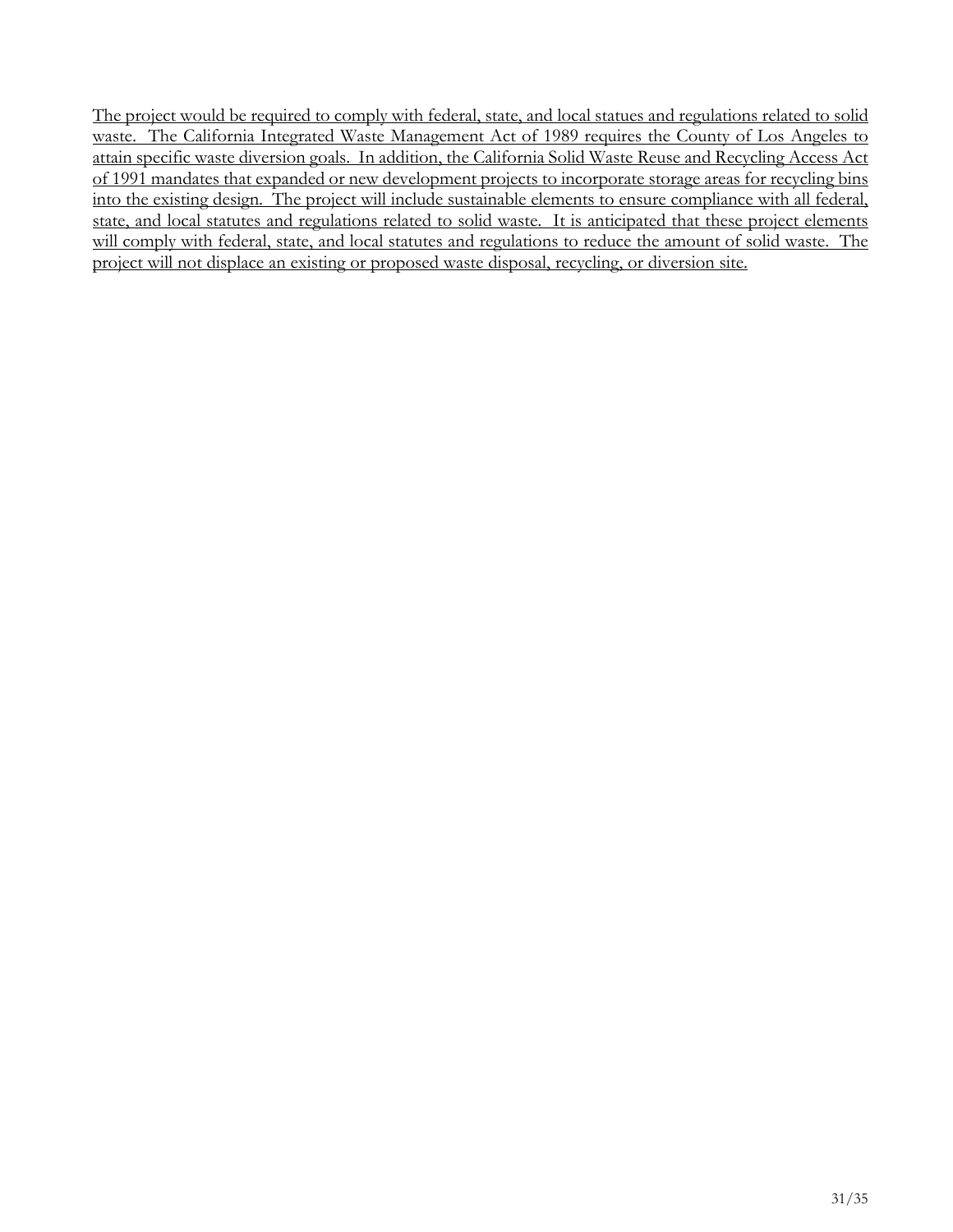#### **20. WILDFIRE**

|                                                                                                                                                                                                                                                                                                                                                                                                                                                                                                                                                     | Potentially<br>Significant<br>Impact | Less Than<br>Significant<br>Impact with<br>Mitigation<br>Incorporated | Less Than<br>Significant<br>Impact | No<br>Impact |
|-----------------------------------------------------------------------------------------------------------------------------------------------------------------------------------------------------------------------------------------------------------------------------------------------------------------------------------------------------------------------------------------------------------------------------------------------------------------------------------------------------------------------------------------------------|--------------------------------------|-----------------------------------------------------------------------|------------------------------------|--------------|
| If located in or near state responsibility areas or lands<br>classified as very high fire hazard severity zones,<br>would the project:                                                                                                                                                                                                                                                                                                                                                                                                              |                                      |                                                                       |                                    |              |
| a) Substantially impair an adopted emergency<br>response plan or emergency evacuation plan?                                                                                                                                                                                                                                                                                                                                                                                                                                                         |                                      |                                                                       | $\boxtimes$                        |              |
| The project would not impair any adopted emergency response plan or emergency evacuation plan. The<br>conversion of a single-family residence to a small guest ranch would not block or reroute any critical<br>infrastructure, and the traffic generated by such a use is not sufficient for the Department of Public Works to<br>have required a traffic impact analysis. A condition of approval requires the adoption of an emergency<br>evacuation plan for the guest ranch and accessory special events to be approved by Los Angeles County. |                                      |                                                                       |                                    |              |
| b) Due to slope, prevailing winds, and other factors,<br>exacerbate wildfire risks, and thereby expose project<br>occupants to pollutant concentrations from a wildfire<br>or the uncontrolled spread of a wildfire?                                                                                                                                                                                                                                                                                                                                |                                      |                                                                       |                                    |              |
| Although located near the top of steeply sloping terrain, the project site is immediately adjacent to two mapped<br>County highways (Kanan Road and Mulholland Highway), and it has been reviewed by the Los Angeles<br>County Fire Department for adequate emergency access. Therefore, evacuation of the project site during a<br>wildfire event would not create a significant risk to occupants.                                                                                                                                                |                                      |                                                                       |                                    |              |
| c) Require the installation or maintenance of<br>associated infrastructure (such as roads, fuel breaks,<br>emergency water sources, power lines or other<br>utilities) that may exacerbate fire risk or that may<br>result in temporary or ongoing impacts to the<br>environment?                                                                                                                                                                                                                                                                   |                                      |                                                                       | $\boxtimes$                        |              |
| No new infrastructure that would exacerbate fire risk is proposed for the project site. The existing single-<br>family residence is already connected to utilities and roads.                                                                                                                                                                                                                                                                                                                                                                       |                                      |                                                                       |                                    |              |
| d) Expose people or structures to significant risks,<br>including downslope or downstream flooding or<br>landslides, as a result of runoff, post-fire slope<br>instability, or drainage changes?                                                                                                                                                                                                                                                                                                                                                    |                                      |                                                                       | $\boxtimes$                        |              |
| The proposed project is located close to the highest point in the immediate vicinity. Thus, occupants are                                                                                                                                                                                                                                                                                                                                                                                                                                           |                                      |                                                                       |                                    |              |

unlikely to be exposed to downslope or downstream flooding due to post-fire slope instability. The Low Impact Development requirements require most runoff to be retained onsite, and no drainages originate on the site. Thus the potential for onsite post-fire erosion due to runoff is low.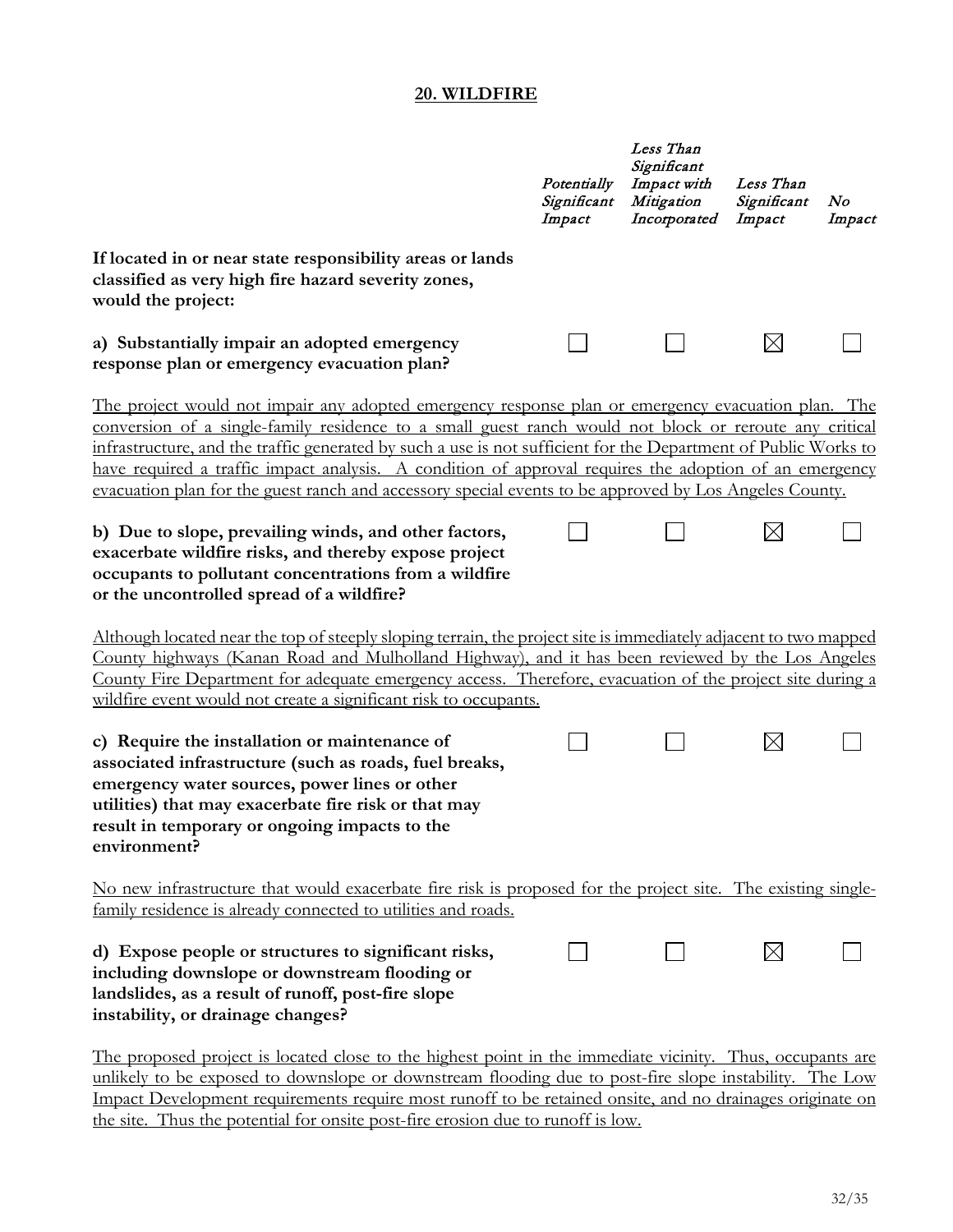#### **e) Expose people or structures, either directly or indirectly, to a significant risk of loss, injury or death involving wildland fires?**

Although located near the top of steeply sloping terrain, the project site is immediately adjacent to two mapped County highways (Kanan Road and Mulholland Highway), and it has been reviewed by the Los Angeles County Fire Department for adequate emergency access. A condition of approval requires the adoption of an emergency evacuation plan for the guest ranch and accessory special events to be approved by Los Angeles County. Therefore, evacuation of the project site during a wildfire event would not create a significant risk to occupants.

 $\Box$ 

 $\boxtimes$ 

 $\Box$ 

 $\Box$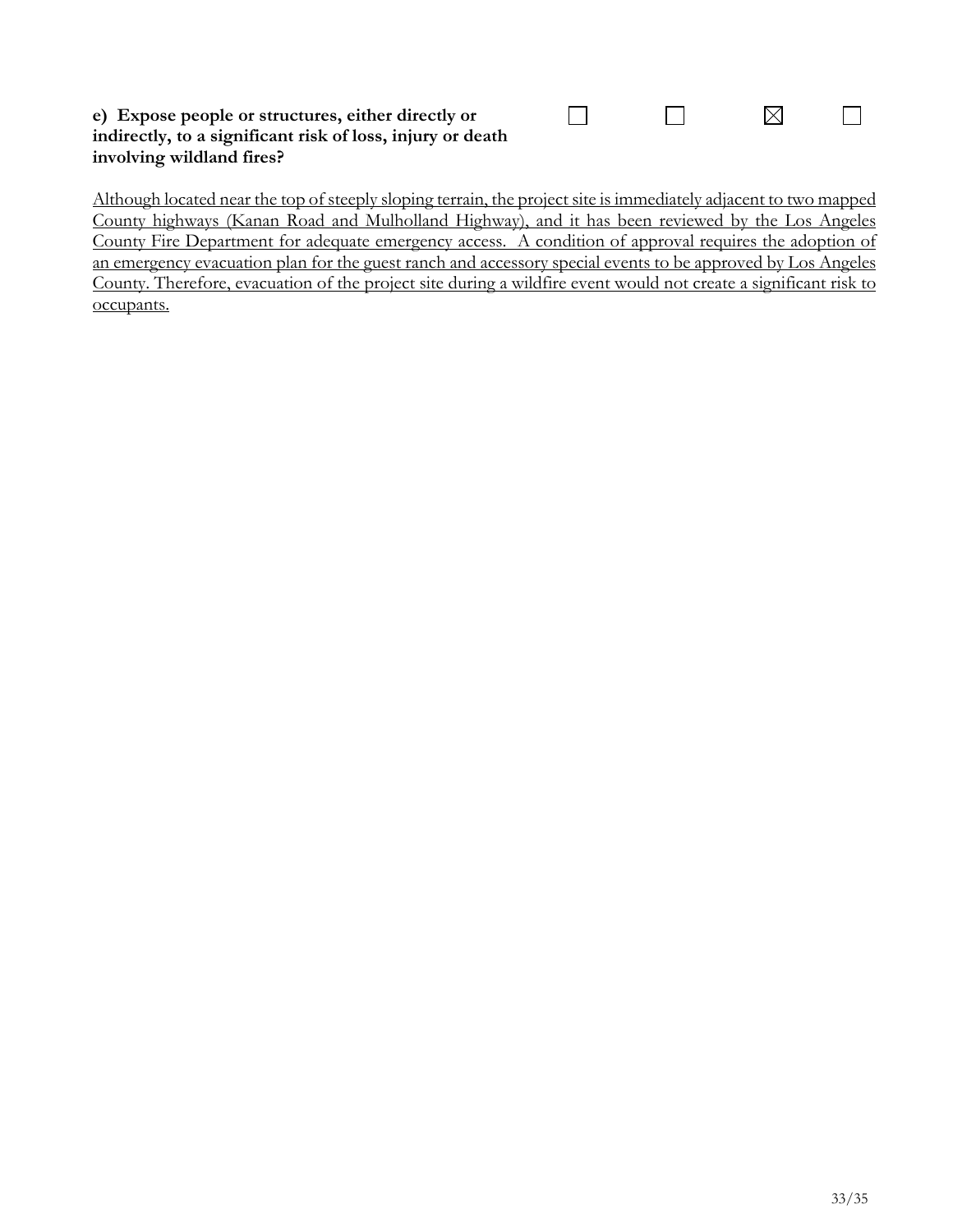#### **21. MANDATORY FINDINGS OF SIGNIFICANCE**

| a) Does the project have the potential to degrade the<br>quality of the environment, substantially reduce the<br>habitat of a fish or wildlife species, cause a fish or<br>wildlife population to drop below self-sustaining<br>levels, threaten to eliminate a plant or animal<br>community, substantially reduce the number or<br>restrict the range of a rare or endangered plant or<br>animal or eliminate important examples of the major<br>periods of California history or prehistory?                                                                                                                                                                                                                                                                              | Potentially<br>Significant<br>Impact | Less Than<br>Significant<br>Impact with<br>Mitigation<br>Incorporated | Less Than<br>Significant<br>Impact | N o<br>Impact |
|-----------------------------------------------------------------------------------------------------------------------------------------------------------------------------------------------------------------------------------------------------------------------------------------------------------------------------------------------------------------------------------------------------------------------------------------------------------------------------------------------------------------------------------------------------------------------------------------------------------------------------------------------------------------------------------------------------------------------------------------------------------------------------|--------------------------------------|-----------------------------------------------------------------------|------------------------------------|---------------|
| <u>The project does not have the potential to degrade the quality of the environment, substantially reduce the</u><br>habitat of a fish or wildlife species, cause a fish or wildlife population to drop below self-sustaining levels,<br>threaten to eliminate a plant or animal community, substantially reduce the number or restrict the range of a<br>rare or endangered plant or animal or eliminate important examples of the major periods of California history<br>or prehistory. As analyzed in the Initial Study sections above, the proposed project, with mitigation measures<br>regarding an on-site biological monitor, nesting bird survey, and habitat restoration, the project will have no<br>impact or less than significant impact in all isted areas. |                                      |                                                                       |                                    |               |
| b) Does the project have the potential to achieve<br>short-term environmental goals to the disadvantage of<br>long-term environmental goals?                                                                                                                                                                                                                                                                                                                                                                                                                                                                                                                                                                                                                                |                                      |                                                                       | $\boxtimes$                        |               |
| <u>The proposed project does not achieve short-term goals to the disadvantage of long-term goals.</u>                                                                                                                                                                                                                                                                                                                                                                                                                                                                                                                                                                                                                                                                       |                                      |                                                                       |                                    |               |
| c) Does the project have impacts that are individually<br>limited, but cumulatively considerable?<br>("Cumulatively considerable" means that the<br>incremental effects of a project are considerable when<br>viewed in connection with the effects of past projects,<br>the effects of other current projects, and the effects of<br>probable future projects)?                                                                                                                                                                                                                                                                                                                                                                                                            |                                      |                                                                       | $\boxtimes$                        |               |
| <u>The proposed project does not have cumulative impacts. The proposed project will not be an inducement to</u><br>future growths, as the project does not require additional infrastructure beyond that necessary to serve the<br>project. There are no impacts that are cumulatively considerable. Therefore, the proposed project would have<br>a less than significant impact.                                                                                                                                                                                                                                                                                                                                                                                          |                                      |                                                                       |                                    |               |
| d) Does the project have environmental effects which<br>will cause substantial adverse effects on human<br>beings, either directly or indirectly?                                                                                                                                                                                                                                                                                                                                                                                                                                                                                                                                                                                                                           |                                      |                                                                       | $\boxtimes$                        |               |